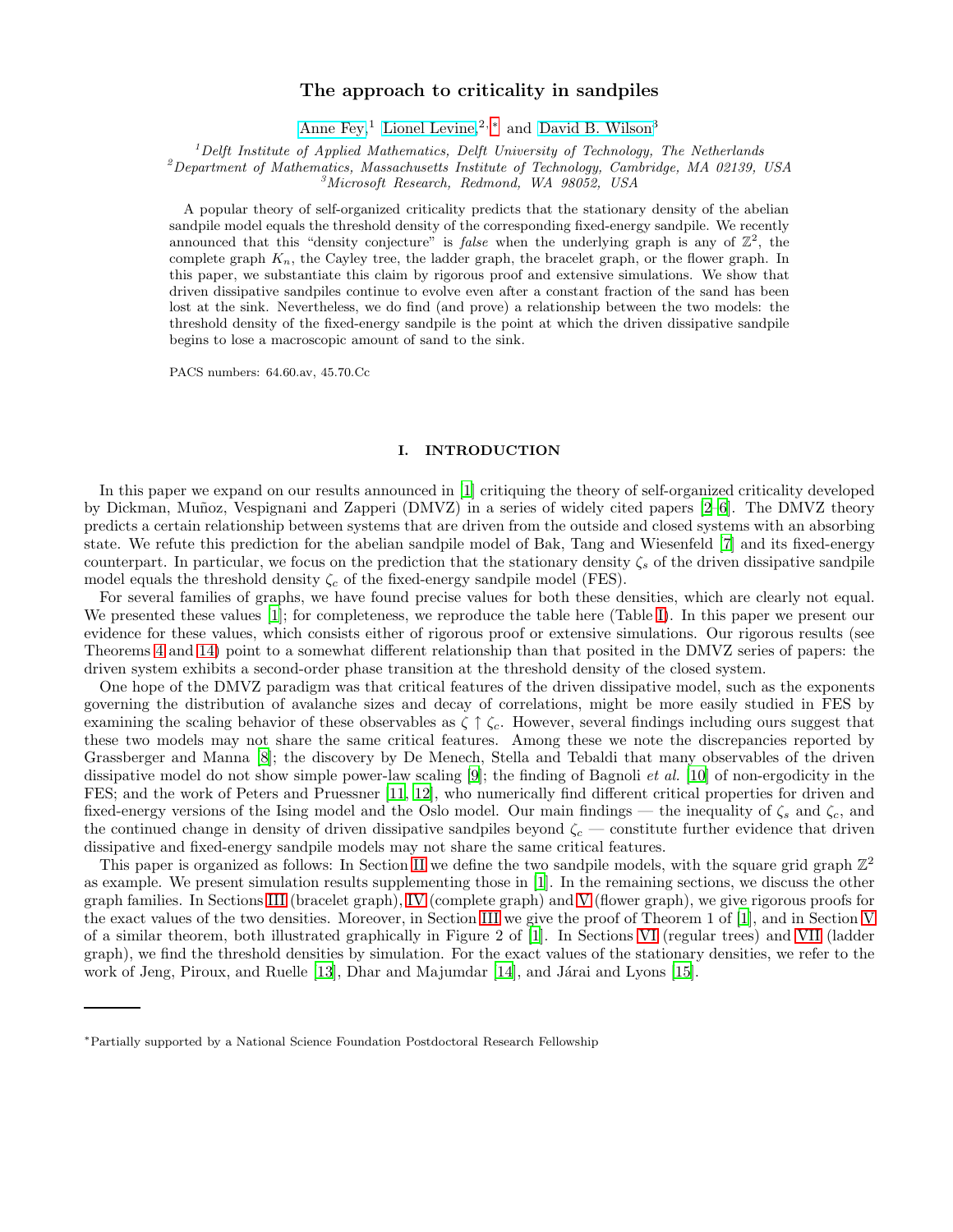<span id="page-1-0"></span>

| graph          | $\zeta_s$                                      | $\zeta_c$                |
|----------------|------------------------------------------------|--------------------------|
| 77,            |                                                |                          |
| $\mathbb{Z}^2$ | $17/8 = 2.125$                                 | 2.125288                 |
| bracelet       | $\mathbf{5}/\mathbf{2} = 2.5$                  | 2.496608                 |
| flower graph   | $5/3 = 1.666667$                               | 1.668898                 |
| ladder graph   | $\frac{7}{4} - \frac{\sqrt{3}}{12} = 1.605662$ | $1.6082\ldots$           |
| complete graph | $n/2+O(\sqrt{n})$                              | $n - O(\sqrt{n \log n})$ |
| 3-regular tree | 3/2                                            | 1.50000                  |
| 4-regular tree | 2                                              | 2.00041                  |
| 5-regular tree | 5/2                                            | 2.51167                  |

TABLE I: Stationary and threshold densities for different graphs. Exact values are in bold.

# <span id="page-1-1"></span>II. SANDPILES ON THE SQUARE GRID  $\mathbb{Z}^2$

In this section we give precise definitions of the stationary and threshold densities, and present the results of largescale simulations on  $\mathbb{Z}^2$ . The definitions in this section apply to general graphs, but we defer the discussion of results about other graphs to subsequent sections.

#### A. The driven dissipative sandpile and the stationary density  $\zeta_s$

Let  $\hat{G} = (V, E)$  be a finite graph, which may have loops and multiple edges. Let  $S \subset V$  be a nonempty set of vertices, which we will call sinks. The presence of sinks distinguishes the driven dissipative sandpile from its fixedenergy counterpart. To highlight this distinction, throughout the paper, graphs denoted with a "hat" as in  $\tilde{G}$  have sinks, and those without a hat as in G do not.

For vertices  $v, w \in V$ , write  $a_{v,w} = a_{w,v}$  for the number of edges connecting v and w, and

$$
d_v = \sum_{w \in V} a_{v,w}.
$$

for the number of edges incident to v. A sandpile (or "configuration")  $\eta$  on  $\hat{G}$  is a map

$$
\eta:V\to \mathbb{Z}_{\geq 0}.
$$

We interpret  $\eta(v)$  as the number of sand particles at the vertex v; we will sometimes call this number the *height* of v in  $\eta$ .

A vertex  $v \notin S$  is called unstable if  $\eta(v) \geq d_v$ . An unstable vertex can topple by sending one particle along each edge incident to v. Thus, toppling v results in a new sandpile  $\eta'$  given by

$$
\eta' = \eta + \Delta_v
$$

where

$$
\Delta_v(w) = \begin{cases} a_{v,w}, & v \neq w \\ a_{v,v} - d_v, & v = w. \end{cases}
$$

Sinks by definition are always stable, and never topple. If all vertices are stable, we say that  $\eta$  is stable.

Note that toppling a vertex may cause some of its neighbors to become unstable. The *stabilization*  $\eta^{\circ}$  of  $\eta$  is a sandpile resulting from toppling unstable vertices in sequence, until all vertices are stable. By the abelian property [\[16\]](#page-19-12), the stabilization is unique: it does not depend on the toppling sequence. Moreover, the number of times a given vertex topples does not depend on the toppling sequence.

The most commonly studied example is the  $n \times n$  square grid graph, with the boundary sites serving as sinks [\(Figure 1\)](#page-2-0).

The driven dissipative sandpile model is a continuous time Markov chain  $(\eta_t)_{t>0}$  whose state space is the set of stable sandpiles on  $\hat{G}$ . Let  $V' = V \setminus S$  be the set of vertices that are not sinks. At each site  $v \in V'$ , particles are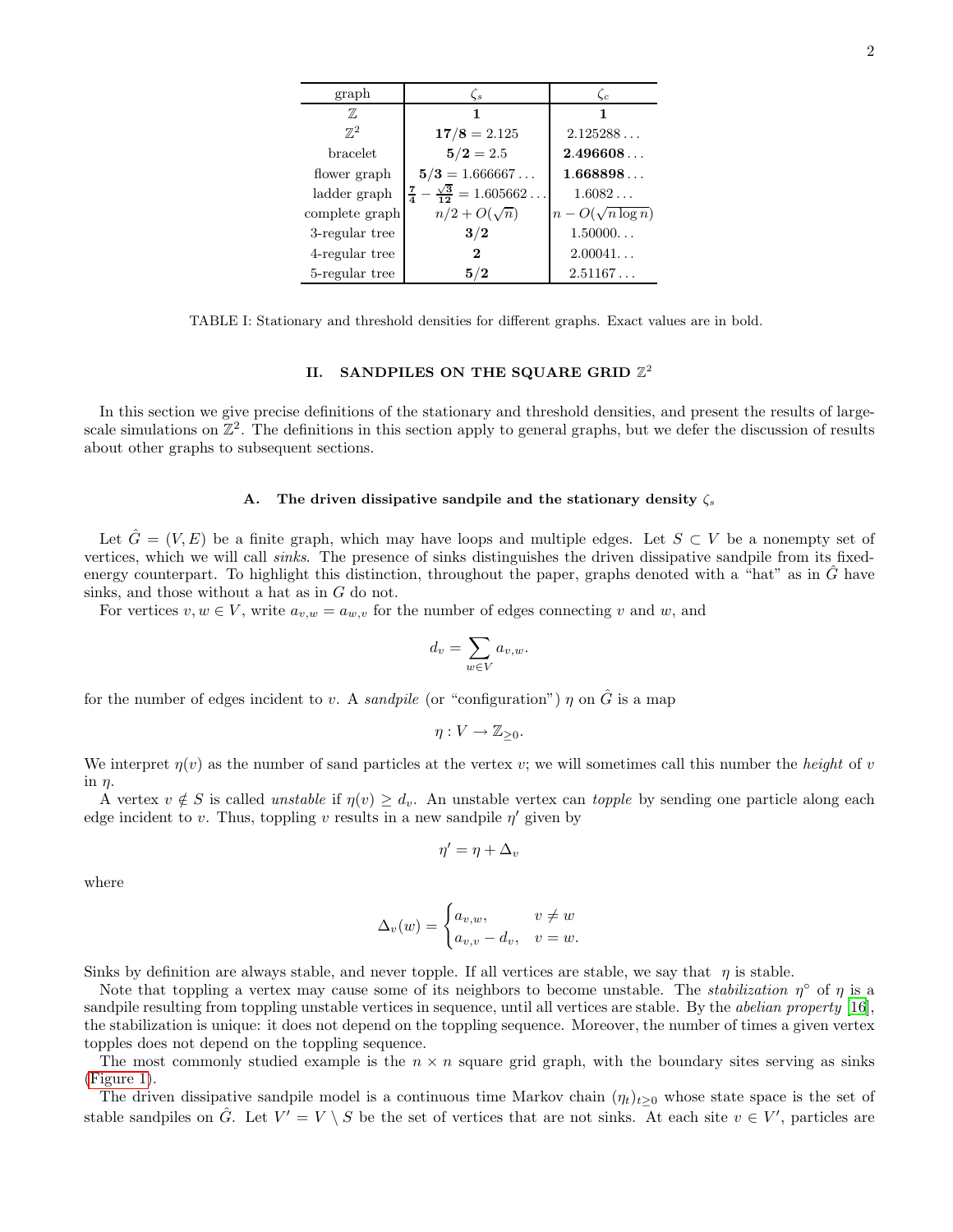<span id="page-2-0"></span>

FIG. 1: The square grid  $\mathbb{Z}^2$ .

added at rate 1. When a particle is added, topplings occur instantaneously to stabilize the sandpile. Writing  $\sigma_t(v)$ for the total number of particles added at  $v$  before time  $t$ , we have by the abelian property

$$
\eta_t = (\sigma_t)^{\circ}.
$$

Note that for fixed t, the random variables  $\sigma_t(v)$  for  $v \in V'$  are independent and have the Poisson distribution with mean t.

The model just described is most commonly known as the abelian sandpile model (ASM), but we prefer the term "driven dissipative" to distinguish it from the fixed-energy sandpile described below, which is also a form of ASM. "Driven" refers to the addition of particles, and "dissipative" to the loss of particles absorbed by the sinks.

Dhar [\[16](#page-19-12)] developed the *burning algorithm* to characterize the recurrent sandpile states, that is, those sandpiles  $\eta$ for which, regardless of the initial state,

$$
Pr(\eta_t = \eta \text{ for some } t) = 1.
$$

**Lemma 1** (Burning Algorithm [\[16\]](#page-19-12)). A sandpile  $\eta$  is recurrent if and only if every non-sink vertex topples exactly once during the stabilization of  $\eta + \sum_{s \in S} \Delta_s$ , where the sum is over sink vertices S.

The recurrent states form an abelian group under the operation of addition followed by stabilization. In particular, the stationary distribution of the Markov chain  $\eta_t$  is uniform on the set of recurrent states.

The combination of driving and dissipation organizes the system into a critical state. To measure the density of particles in this state, we define the *stationary density*  $\zeta_s(\tilde{G})$  as

$$
\zeta_s(\hat{G}) = \mathbb{E}_{\mu} \left[ \frac{1}{\# V'} \sum_{v \in V'} \eta(v) \right]
$$

where  $V' = V \setminus S$ , and  $\mu$  is the uniform measure on recurrent sandpiles on  $\hat{G}$ . The stationary density has another expression in terms of the Tutte polynomial of the graph obtained from  $\hat{G}$  by collapsing the set S of sinks to a single vertex; see [section IV.](#page-8-0)

Most of the graphs we will study arise naturally as finite subsets of infinite graphs. Let  $\Gamma$  be a countably infinite graph in which every vertex has finite degree. Let  $\hat{G}_n$  for  $n \geq 1$  be a nested family of finite induced subgraphs with  $\bigcup \hat{G}_n = \Gamma$ . As sinks in  $\hat{G}_n$  we take the set of boundary vertices  $\hat{G}_n = \Gamma$ . As sinks in  $\hat{G}_n$  we take the set of boundary vertices

$$
S_n = \hat{G}_n - \hat{G}_{n-1}.
$$

In cases where the free and wired limits are different, such as on regular trees, we will choose a sequence  $\hat{G}_n$  corresponding to the wired limit. We denote by  $\mu_n$  the uniform measure on recurrent configurations on  $\tilde{G}_n$ .

We are interested in the *stationary density* 

$$
\zeta_s(\Gamma) := \lim_{n \to \infty} \zeta_s(\hat{G}_n).
$$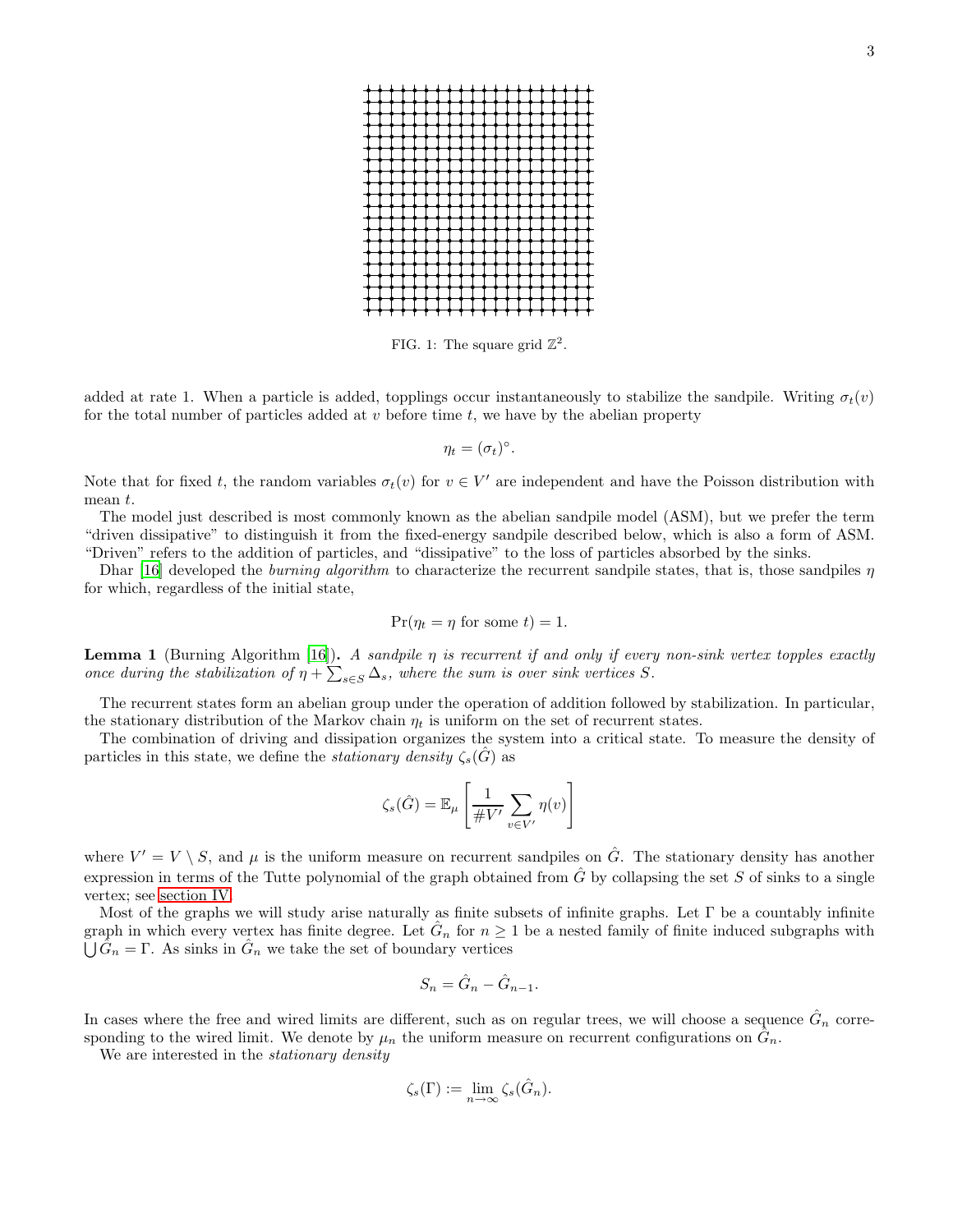When  $\Gamma = \mathbb{Z}^d$ , it is known that the infinite-volume limit of measures  $\mu = \lim_{n \to \infty} \mu_n$  exists and is translation-invariant [\[17\]](#page-19-13). In this case it follows that the limit defining  $\zeta_s(\Gamma)$  exists and equals

$$
\zeta_s = \mathbb{E}_{\mu}[\eta(0)]
$$

where  $0 \in \mathbb{Z}^d$  is the origin. For other families of graphs we consider, we will show that the limit defining  $\zeta_s(\Gamma)$  exists.

Much is known about the limiting measure  $\mu$  in the case  $\Gamma = \mathbb{Z}^2$ . The following expressions have been obtained for  $\zeta_s$  and the single site height probabilities. The symbol  $\frac{?}{=}$  denotes expressions that are rigorous up to a conjecture [\[13\]](#page-19-9) that a certain integral, numerically evaluated as  $0.5 \pm 10^{-12}$ , is exactly 1/2.

$$
\zeta_s(\mathbb{Z}^2) \stackrel{?}{=} 17/8 \quad [13],
$$
  
\n
$$
\mu\{\eta(x) = 0\} = \frac{2}{\pi^2} - \frac{4}{\pi^3} \quad [18],
$$
  
\n
$$
\mu\{\eta(x) = 1\} \stackrel{?}{=} \frac{1}{4} - \frac{1}{2\pi} - \frac{2}{\pi^2} + \frac{12}{\pi^3} \quad [13, 19],
$$
  
\n
$$
\mu\{\eta(x) = 2\} \stackrel{?}{=} \frac{3}{8} + \frac{1}{\pi} - \frac{12}{\pi^3} \quad [13],
$$
 and  
\n
$$
\mu\{\eta(x) = 3\} \stackrel{?}{=} \frac{3}{8} - \frac{1}{2\pi} + \frac{1}{\pi^2} + \frac{4}{\pi^3} \quad [13].
$$

The equality  $\zeta_s(\mathbb{Z}^2) \stackrel{?}{=} 17/8$  was first conjectured by Grassberger.

#### B. The fixed-energy sandpile model and the threshold density  $\zeta_c$

Next we describe the fixed-energy sandpile model, in which the driving and dissipation are absent, and the total number of particles is conserved. In the mathematical and computer science literature, this model goes by the name parallel chip-firing  $[20-22]$  $[20-22]$ . As before, let G be a finite graph, possibly with loops and multiple edges. Unlike the driven dissipative model, we do not single out any vertices as sinks. The fixed-energy sandpile evolves in discrete time: at each time step, all unstable vertices topple once in parallel. Thus the configuration  $\eta_{j+1}$  at time  $j+1$  is given by

$$
\eta_{j+1} = \eta_j + \sum_{v \in U_j} \Delta_v
$$

where

$$
U_j = \{v \in V : \eta_j(v) \ge d_v\}
$$

is the set of vertices that are unstable at time j. We say that  $\eta_0$  stabilizes if toppling eventually stops, i.e.  $U_j = \emptyset$ for all sufficiently large  $i$ .

If  $\eta_0$  stabilizes, then there is some site that never topples [\[23\]](#page-19-18) (see also [\[24,](#page-19-19) Theorem 2.8, item 4] and [\[25,](#page-19-20) Lemma 2.2] for the case when G is infinite). Otherwise, for each site x, let  $j(x)$  be the last time x topples. Choose a site x minimizing  $j(x)$ . Then each neighbor y of x has  $j(y) \geq j(x)$ , so y topples at least once at or after time  $j(x)$ . Thus x receives at least  $d_x$  additional particles and must topple again after time  $j(x)$ , a contradiction. Note that this argument uses in a crucial way the deterministic nature of the toppling rule. It gives a criterion that is very useful in simulations: as soon as every site has toppled at least once, we know that the system will not stabilize.

Let  $(\sigma_{\lambda}(v))_{\lambda>0}$  be a collection of independent Poisson point processes of intensity 1, indexed by the vertices of G. So each  $\sigma_{\lambda}(v)$  has the Poisson distribution with mean  $\lambda$ . We define the *threshold density* of G as

$$
\zeta_c(G) = \mathbb{E}\Lambda_c,
$$

where

## $\Lambda_c = \sup\{\lambda : \sigma_\lambda \text{ stabilizes}\}.$

We expect that  $\Lambda_c$  is tightly concentrated around its mean when G is large. Indeed, if  $\Gamma$  is an infinite vertex-transitive graph, then the event that  $\sigma_{\lambda}$  stabilizes on  $\Gamma$  is translation-invariant. By the ergodicity of the Poisson product measure, this event has probability 0 or 1. Since this probability is monotone in  $\lambda$ , there is a (deterministic) threshold density  $\zeta_c(\Gamma)$ , such that

$$
\Pr[\sigma_{\lambda} \text{ stabilizes on } \Gamma] = \begin{cases} 1, & \lambda < \zeta_c(\Gamma) \\ 0, & \lambda > \zeta_c(\Gamma). \end{cases}
$$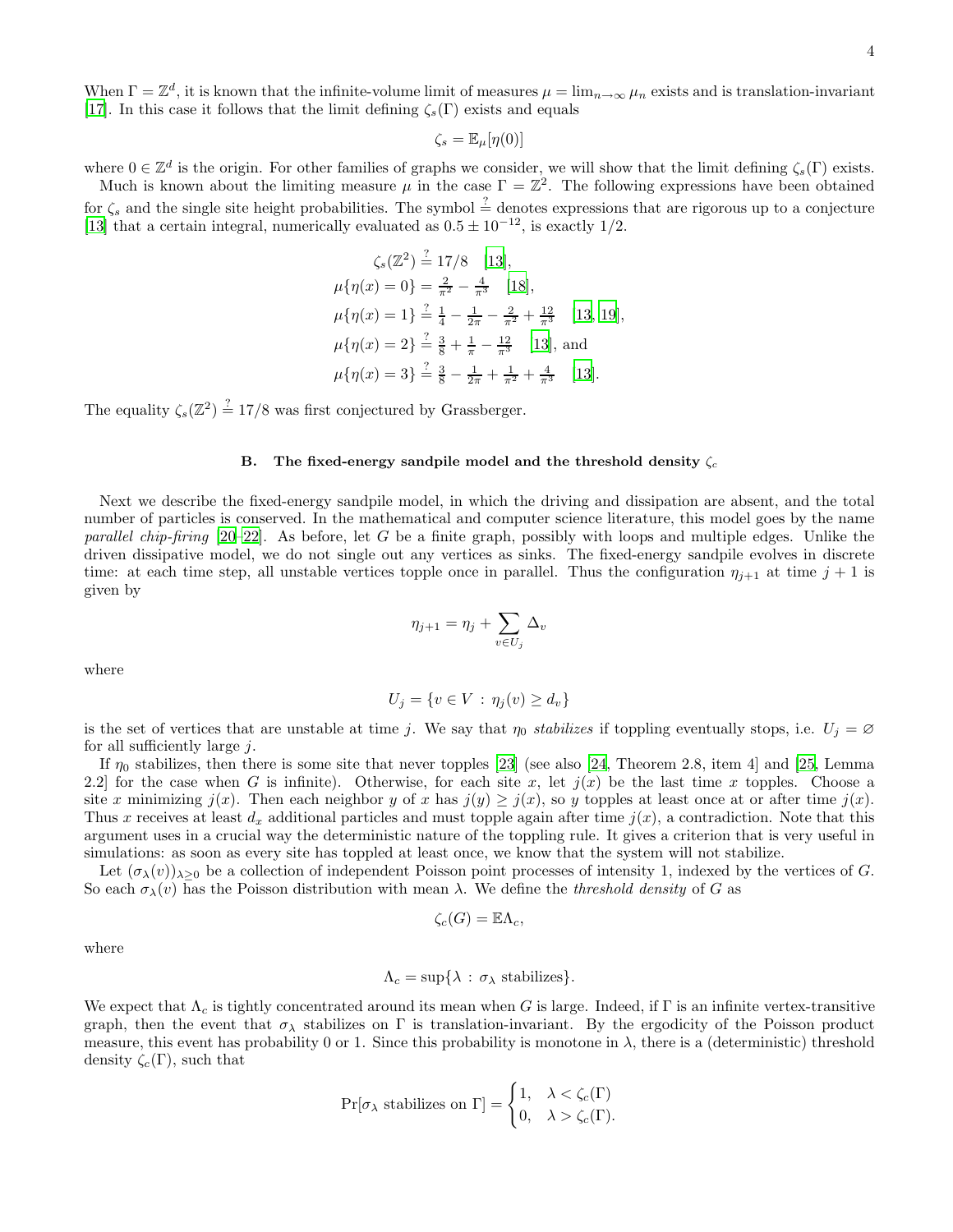<span id="page-4-1"></span>

| grid size      | #samples           | $\zeta_c(\mathbb{Z}_n^2)$ | distribution of height h of sand | #topplings                      |          |          |            |
|----------------|--------------------|---------------------------|----------------------------------|---------------------------------|----------|----------|------------|
| $(n^2)$        |                    |                           | $Pr[h=0]$                        | $Pr[h = 1] Pr[h = 2] Pr[h = 3]$ |          |          | $\div n^3$ |
| $64^{2}$       | 268435456 2.124956 |                           | 0.073555                         | 0.173966                        | 0.306447 | 0.446032 | 0.197110   |
| $128^2$        | 67108864 2.125185  |                           | 0.073505                         | 0.173866                        | 0.306567 | 0.446062 | 0.197808   |
| $256^2$        | 16777216 2.125257  |                           | 0.073488                         | 0.173835                        | 0.306609 | 0.446068 | 0.198789   |
| $512^2$        |                    | 4194304 2.125279          | 0.073481                         | 0.173826                        | 0.306626 | 0.446067 | 0.200162   |
| $1024^2$       |                    | 1048576 2.125285          | 0.073479                         | 0.173822                        | 0.306633 | 0.446066 | 0.201745   |
| $2048^2$       | 262144             | 2.125288                  | 0.073478                         | 0.173821                        | 0.306635 | 0.446065 | 0.203378   |
| $4096^2$       |                    | 65536 2.125288            | 0.073477                         | 0.173821                        | 0.306637 | 0.446064 | 0.205323   |
| $8192^2$       | 16384              | 2.125288                  | 0.073477                         | 0.173821                        | 0.306638 | 0.446064 | 0.206475   |
| $16384^2$      | 4096               | 2.125288                  | 0.073478                         | 0.173821                        | 0.306638 | 0.446064 | 0.208079   |
| $\mathbb{Z}^2$ | stationary)        | 2.125000                  | 0.073636                         | 0.173900                        | 0.306291 | 0.446172 |            |

TABLE II: Fixed-energy sandpile simulations on  $n \times n$  tori  $\mathbb{Z}_n^2$ . The third column gives our empirical estimate of the threshold density  $\zeta_c(\mathbb{Z}_n^2)$ . The next four columns give the empirical distribution of the height of a fixed vertex in the stabilization  $(\sigma_{\lambda})^{\circ}$ , for  $\lambda$  just below  $\Lambda_c$ . Each estimate of the expectation  $\zeta_c(\mathbb{Z}_n^2)$  and of the marginals  $Pr[h = i]$  has standard deviation less than  $4 \cdot 10^{-7}$ . The total number of topplings needed to stabilize  $\sigma_{\lambda}$  appears to scale as  $n^3$ .

We expect the threshold densities on natural families of finite graphs to satisfy a law of large numbers such as the following.

Conjecture 2. With probability 1,

$$
\Lambda_c(\mathbb{Z}_n^2) \to \zeta_c(\mathbb{Z}^2) \quad \text{as } n \to \infty.
$$

DMVZ believed that the combination of driving and dissipation in the classical abelian sandpile model should push it toward the critical density  $\zeta_c$  of the fixed-energy sandpile. This leads to a specific testable prediction, which we call the Density Conjecture.

<span id="page-4-2"></span>**Conjecture 3** (Density Conjecture).  $\zeta_c = \zeta_s$ .

In the case of the square grid, the conjecture  $\zeta_c = 17/8$  can be found in [\[5](#page-19-21)]. Likewise, in [\[6\]](#page-19-2), it is asserted that "FES are found to be critical only for a particular value  $\zeta = \zeta_c$  (which as we will show turns out to be identical to the stationary energy density of its driven dissipative counterpart)."

Previous simulations  $(n = 160 [2]; n = 1280 [3])$  $(n = 160 [2]; n = 1280 [3])$  $(n = 160 [2]; n = 1280 [3])$  $(n = 160 [2]; n = 1280 [3])$  $(n = 160 [2]; n = 1280 [3])$  to estimate the threshold density  $\zeta_c(\mathbb{Z}^2)$  found a value of 2.125, in agreement with the stationary density  $\zeta_s(\mathbb{Z}^2) \stackrel{?}{=} 17/8$ . By performing larger-scale simulations, however, we find that  $\zeta_c$  exceeds  $\zeta_s$ .

Table [II](#page-4-1) summarizes the results of our simulations refuting the density conjecture on  $\mathbb{Z}^2$ . We find that  $\zeta_c(\mathbb{Z}^2)$ equals 2.125288 to six decimal places, whereas  $\zeta_s(\mathbb{Z}^2)$  is known to be 2.125000000000 to twelve decimal places. In each random trial, we add particles one at a time at uniformly random sites of the  $n \times n$  torus. After each addition, we perform topplings until either all sites are stable, or every site has toppled at least once since the last addition. In the latter case, the sandpile does not stabilize. We record  $m/n^2$  as an empirical estimate of the threshold density, where  $m$  is the maximum number of particles for which the configuration stabilizes. We then average these empirical estimates over many independent trials. The one-site marginals we report are obtained from the stable configuration just before the  $(m + 1)$ <sup>st</sup> particle was added, and the number of topplings reported is the total number of topplings required to stabilize the first m particles.

We used a random number generator based on the Advanced Encryption Standard (AES-256), which has been found to exhibit good statistical properties. Our simulations were conducted on a High Performance Computing (HPC) cluster of computers.

#### <span id="page-4-0"></span>III. SANDPILES ON THE BRACELET

Next we examine a family of graphs for which we can determine  $\zeta_c$  and  $\zeta_s$  exactly and prove that they are not equal. Despite this inequality, we show that an interesting connection remains between the driven dissipative and conservative dynamics: the threshold density of the conservative model is the point at which the driven dissipative model begins to lose a macroscopic amount of sand to the sink.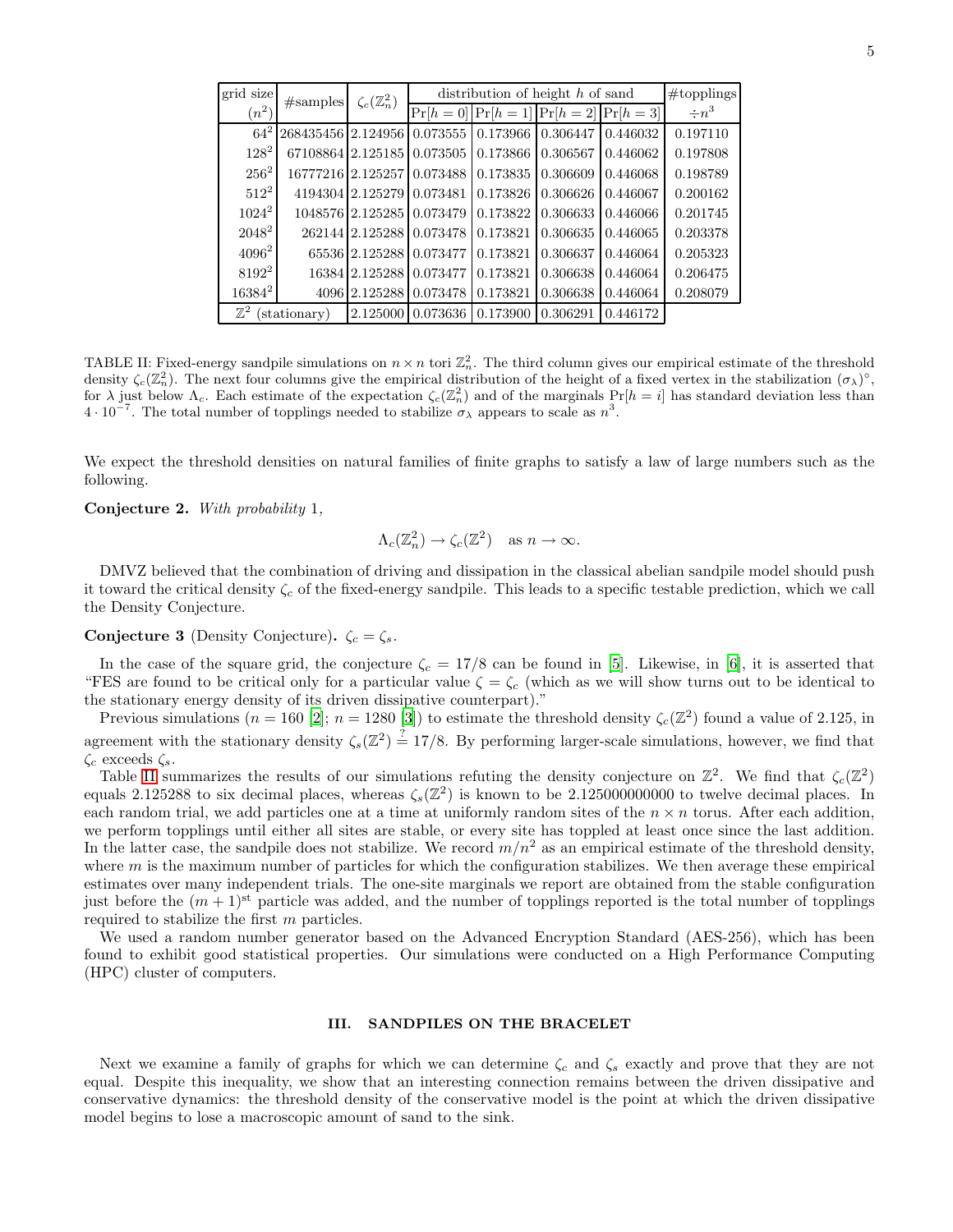The bracelet graph  $B_n$  [\(Figure 2\)](#page-5-1) is a multigraph with vertex set  $\mathbb{Z}_n$  (the n-cycle) with the usual edge set  $\{(i, i +$  $1 \mod n$ :  $0 \leq i < n$  doubled. Thus all vertices have degree 4. The graph  $\hat{B}_n$  is the same, except that vertex 0 is distinguished as a sink from which particles disappear from the system. We denote by  $B_{\infty}$  the infinite path Z with doubled edges.

For  $\lambda > 0$ , let  $\sigma_{\lambda}$  be the configuration with Poisson( $\lambda$ ) particles independently on each site of  $\hat{B}_n$ . Let  $\eta_{\lambda} = (\sigma_{\lambda})^{\circ}$ be the stabilization of  $\sigma_{\lambda}$ , and let

$$
\rho_n(\lambda) = \frac{1}{n-1} \sum_{x=1}^{n-1} \eta_\lambda(x)
$$

<span id="page-5-0"></span>be the final density. The following theorem gives the threshold and stationary densities of the infinite bracelet graph  $B_{\infty}$ , and identifies the  $n \to \infty$  limit of the final density  $\rho_n(\lambda)$  as a function of the initial density  $\lambda$ .

Theorem 4. For the bracelet graph,

- 1. The threshold density  $\zeta_c(B_\infty)$  is the unique positive root of  $\zeta = \frac{5}{2} \frac{1}{2}e^{-2\zeta}$  (numerically,  $\zeta_c = 2.496608$ ).
- 2. The stationary density  $\zeta_s(B_\infty)$  is 5/2.
- 3.  $\rho_n(\lambda) \to \rho(\lambda)$  in probability as  $n \to \infty$ , where

$$
\rho(\lambda) = \min\left(\lambda, \frac{5 - e^{-2\lambda}}{2}\right) = \begin{cases} \lambda, & \lambda \le \zeta_c \\ \frac{5 - e^{-2\lambda}}{2}, & \lambda > \zeta_c. \end{cases}
$$

Part 3 of this theorem shows that the final density undergoes a second-order phase transition at  $\zeta_c$ : the derivative of  $\rho(\lambda)$  is discontinuous at  $\lambda = \zeta_c$  [\(Figure 3\)](#page-6-0). Thus in spite of the fact that  $\zeta_s \neq \zeta_c$ , there remains a connection between the conservative dynamics used to define  $\zeta_c$  and the driven-dissipative dynamics used to define  $\zeta_s$ . For  $\lambda < \zeta_c$ , very little dissipation takes place, so the final density equals the initial density  $\lambda$ ; for  $\lambda > \zeta_c$  a substantial amount of dissipation takes place, many particles are lost to the sink, and the final density is strictly less than the initial density. The sandpile continues to evolve as  $\lambda$  increases beyond  $\zeta_c$ ; in particular its density keeps changing.

We believe that this phenomenon is widespread. As evidence, in [section V](#page-9-0) we introduce the "flower graph," which looks very different from the bracelet, and prove (in [Theorem](#page-13-0) 14) that a similar phase transition takes place there.

For the proof of [Theorem 4,](#page-5-0) we compare the dynamics of pairs of particles on the bracelet graph to single particles on  $\mathbb Z$ . At each vertex x of the bracelet, we group the particles starting at x into pairs, with one "passive" particle left over if  $\sigma_{\lambda}(x)$  is odd. Since all edges in the bracelet are doubled, we can ensure that in each toppling the two particles comprising a pair always move to the same neighbor, and that the passive particles never move. The toppling dynamics of the pairs are equivalent to the usual abelian sandpile dynamics on Z.

We recall the relevant facts about one-dimensional sandpile dynamics:

- In any recurrent configuration on a finite interval of  $\mathbb{Z}$ , every site has height 1, except for at most one site of height 0. Therefore,  $\zeta_s = 1$  [\[26](#page-19-23)].
- <span id="page-5-1"></span>• On  $\mathbb{Z}$ , an initial configuration distributed according to a nontrivial product measure with mean  $\lambda$  stabilizes almost surely (every site topples only finitely many times) if  $\lambda < 1$ , while it almost surely does not stabilize (every site topples infinitely often) if  $\lambda \ge 1$  [\[24\]](#page-19-19). Thus,  $\zeta_c = 1$ .



FIG. 2: The bracelet graph  $B_{20}$ .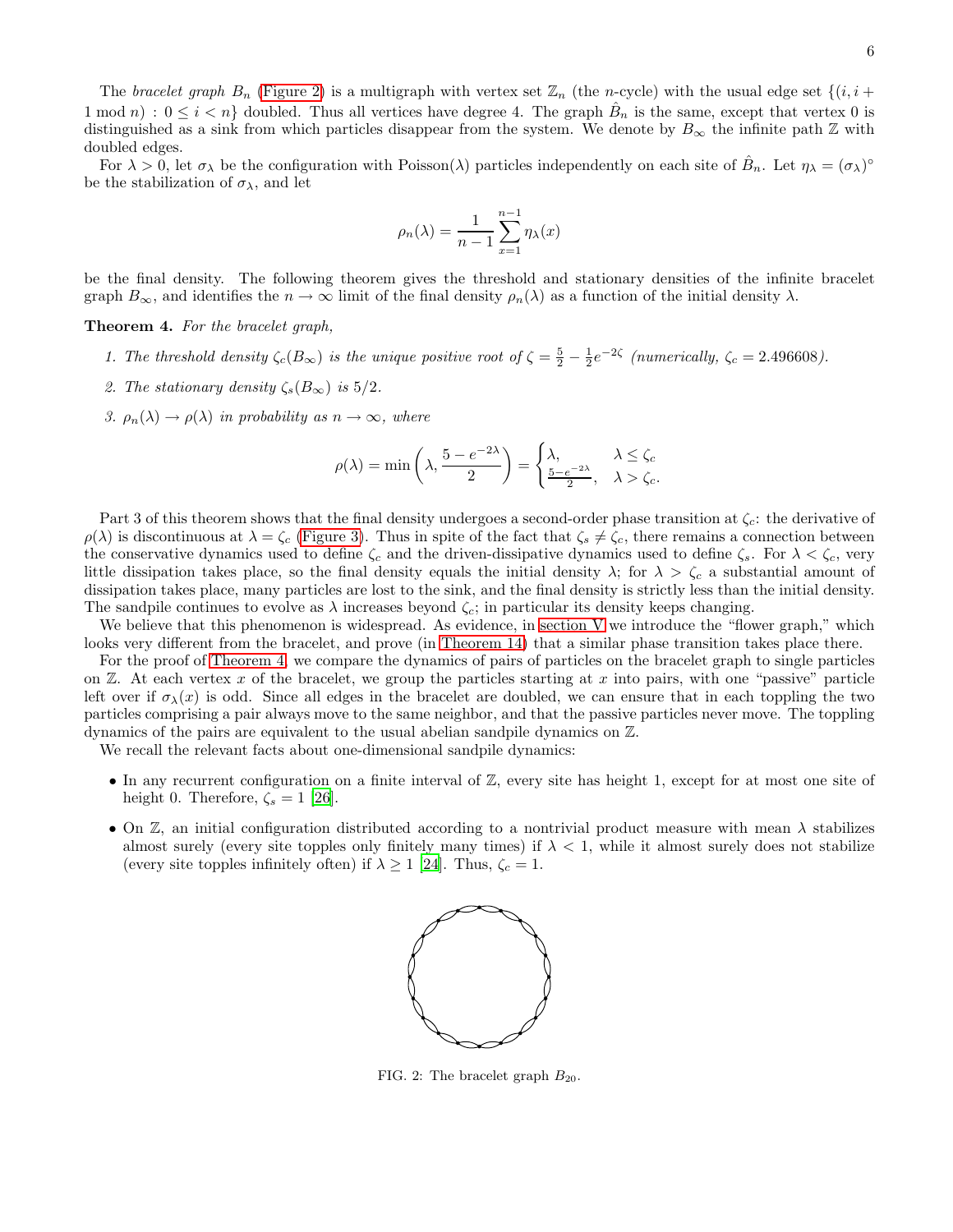<span id="page-6-0"></span>

FIG. 3: Density  $\rho(\lambda)$  of the final stable configuration as a function of initial density  $\lambda$ , for the driven sandpile on the bracelet graph  $\hat{B}_n$  as  $n \to \infty$ . A second-order phase transition occurs at  $\lambda = \zeta_c$ . Beyond this transition, the density of the driven sandpile continues to increase, approaching the stationary density  $\zeta_s$  from below.

*Proof of [Theorem 4](#page-5-0) parts 1 and 2.* Given  $\lambda > 0$ , let  $\lambda^*$  be the pair density  $\mathbb{E}[\sigma_\lambda(x)/2]$ , and let

$$
p_{\text{odd}}(\lambda) = e^{-\lambda} \sum_{m \ge 0} \frac{\lambda^{2m+1}}{(2m+1)!} = \frac{1}{2} (1 - e^{-2\lambda}).
$$

be the probability that a Poisson( $\lambda$ ) random variable is odd. Then  $\lambda$  and  $\lambda^*$  are related by

<span id="page-6-1"></span>
$$
\lambda = 2\lambda^* + p_{\text{odd}}(\lambda). \tag{1}
$$

The configuration  $\sigma_{\lambda}$  stabilizes on  $B_{\infty}$  if and only if the pair configuration  $\sigma_{\lambda}^{*}$  stabilizes on Z. Thus  $\zeta_c(B_{\infty})^{*} = \zeta_c(\mathbb{Z})$ . Setting  $\lambda = \zeta_c(B_\infty)$  in [\(1\)](#page-6-1), using the fact that  $\zeta_c(\mathbb{Z}) = 1$ , and that  $\lambda^*$  is an increasing function of  $\lambda > 0$ , we conclude that  $\zeta_c(B_\infty)$  is the unique positive root of

$$
\zeta = 2 + p_{\text{odd}}(\zeta),
$$

or  $\zeta = \frac{5}{2} - \frac{1}{2}e^{-2\zeta}$ . This proves part 1.

For part 2, by the burning algorithm, a configuration  $\sigma$  on  $\hat{B}_n$  is recurrent if and only if it has at most one site with fewer than two particles. Thus, in the uniform measure on recurrent configurations on  $\hat{B}_n$ ,

$$
\Pr(\sigma(x) = 2) = \Pr(\sigma(x) = 3) = \frac{1}{2} - \frac{1}{2n}, \qquad \Pr(\sigma(x) = 0) = \Pr(\sigma(x) = 1) = \frac{1}{2n}.
$$
  
Let  $\zeta(\hat{B}) = \mathbb{E}\sigma(x) = \frac{5}{2} - \frac{2}{2} \to \frac{5}{2}$  as  $n \to \infty$ 

We conclude that  $\zeta_s(\hat{B}_n) = \mathbb{E}\sigma(x) = \frac{5}{2}$  $\frac{8}{2}$  $\frac{2}{n}$  $\frac{2}{n} \to \frac{5}{2}$  as  $n \to \infty$ .

To prove part 3 of [Theorem 4,](#page-5-0) we use the following lemma, whose proof is deferred to the end of this section. Let  $\hat{\mathbb{Z}}_n$  be the n-cycle with vertex 0 distinguished as a sink. Let  $\sigma'_\lambda$  be a sandpile on  $\hat{\mathbb{Z}}_n$  distributed according to a product measure (not necessarily Poisson) of mean  $\lambda$ . Let  $\eta'_{\lambda}$  be the stabilization of  $\sigma'_{\lambda}$ , and let  $\rho'_{n}(\lambda) = \frac{1}{n-1} \sum_{x=1}^{n-1} \eta'_{\lambda}(x)$  be the final density after stabilization.

<span id="page-6-2"></span>**Lemma 5.** On  $\mathbb{Z}_n$ , we have  $\rho'_n(\lambda) \to \min(\lambda, 1)$  in probability.

Proof of [Theorem 4,](#page-5-0) part 3. Let  $\eta_{\lambda}$  be the stabilization of  $\sigma_{\lambda}$  on  $\hat{B}_n$ , and let  $\eta_{\lambda}^*$  be the stabilization of  $\sigma_{\lambda}^* = [\sigma_{\lambda}/2]$ on  $\hat{\mathbb{Z}}_n$ . Then

$$
\eta_{\lambda}(x) = 2\eta_{\lambda}^{*}(x) + \omega_{\lambda}(x) \tag{2}
$$

 $\Box$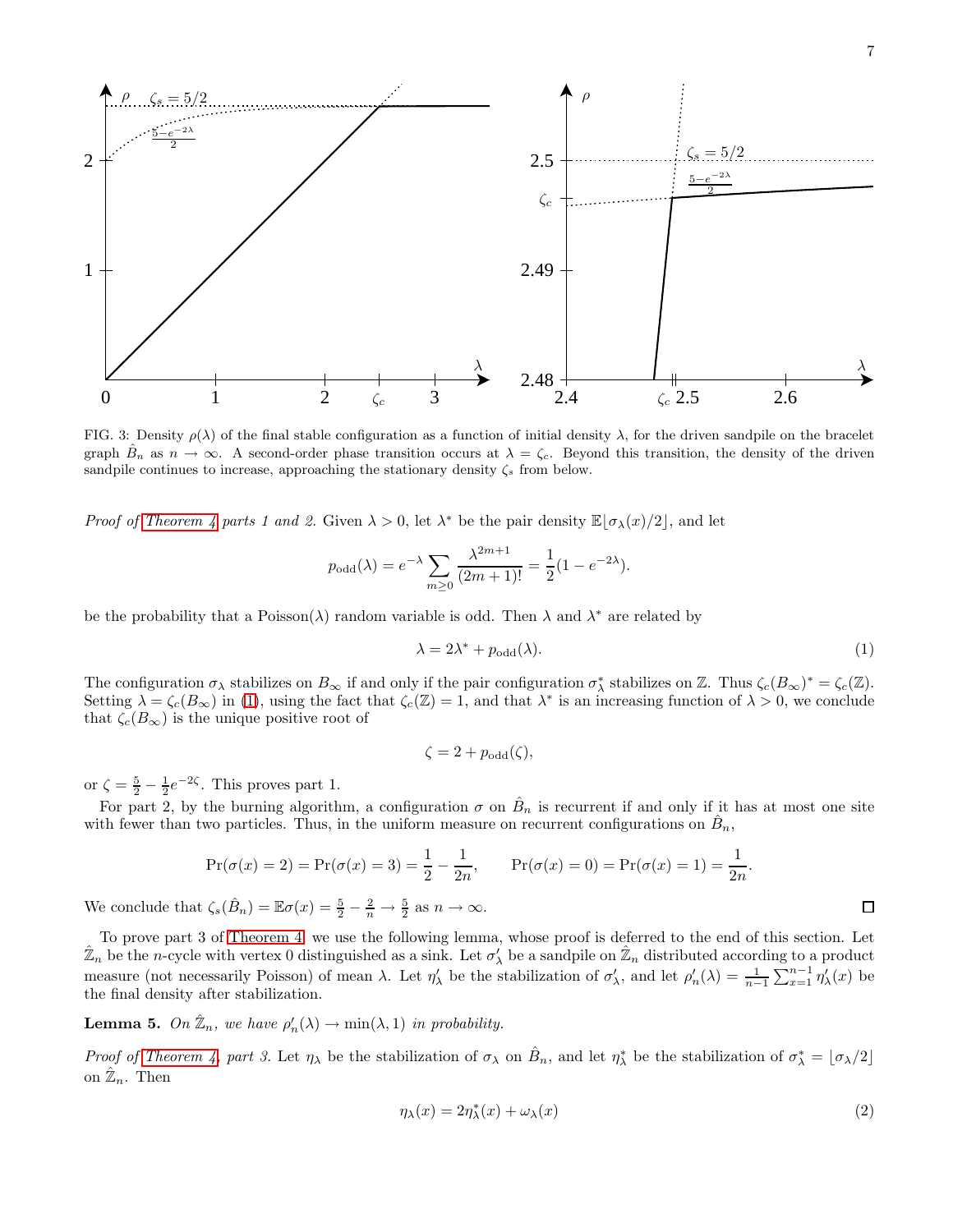where  $\omega_{\lambda}(x) = \sigma_{\lambda}(x) - 2\sigma_{\lambda}^{*}(x)$  is 1 or 0 accordingly as  $\sigma_{\lambda}(x)$  is odd or even. Let

$$
\rho_n^*(\lambda) = \frac{1}{n-1} \sum_{x=1}^{n-1} \eta_{\lambda}^*(x)
$$

be the final density after stabilization of  $\sigma_{\lambda}^*$  on  $\hat{\mathbb{Z}}_n$ . Then

$$
\rho_n(\lambda) = 2\rho_n^*(\lambda) + \frac{1}{n-1} \sum_{x=1}^{n-1} \omega_\lambda(x).
$$

By the weak law of large numbers,  $\frac{1}{n-1} \sum_{x=1}^{n-1} \omega_{\lambda}(x) \to p_{odd}(\lambda)$  in probability as  $n \to \infty$ . If  $\lambda < \zeta_c$ , then  $\lambda^* < 1$ , so by [Lemma 5,](#page-6-2)  $\rho_n^*(\lambda) \to \lambda^*$  in probability, and hence

$$
\rho_n(\lambda) \to 2\lambda^* + p_{\text{odd}}(\lambda) = \lambda
$$

in probability. If  $\lambda \ge \zeta_c$ , then  $\lambda^* \ge 1$ , so by [Lemma 5,](#page-6-2)  $\rho_n^*(\lambda) \to 1$  in probability, hence

$$
\rho_n(\lambda) \to 2 + p_{\text{odd}}(\lambda) = \frac{5 - e^{-2\lambda}}{2}
$$

in probability. This proves part 3.

*Proof of [Lemma 5.](#page-6-2)* We may view  $\hat{\mathbb{Z}}_n$  as the path in  $\mathbb{Z}$  from  $a_n = -\lfloor n/2 \rfloor$  to  $b_n = \lceil n/2 \rceil$ , with both endpoints serving as sinks. For  $x \in \hat{\mathbb{Z}}_n$ , let  $u_n(x)$  be the number of times that x topples during stabilization of the configuration  $\sigma'_{\lambda}$ on  $\mathbb{Z}_n$ . Let  $u_\infty(x)$  be the number of times x topples during stabilization of  $\sigma'_\lambda$  on  $\mathbb{Z}$ . The procedure of "toppling in nested volumes" [\[24\]](#page-19-19) shows that  $u_n(x) \uparrow u_\infty(x)$  as  $n \to \infty$ .

We consider first  $\lambda < 1$ . In this case  $u_{\infty}(x)$  is finite almost surely (a.s.). The total number of particles lost to the sinks on  $\hat{\mathbb{Z}}_n$  is  $u_n(a_n + 1) + u_n(b_n - 1)$ , so the final density is given by

$$
\rho'_n(\lambda) = \frac{1}{n-1} \left[ \sum_{x=a_n+1}^{b_n-1} \sigma_\lambda(x) - u_n(a_n+1) - u_n(b_n-1) \right].
$$

By the law of large numbers,  $\frac{1}{n-1} \sum \sigma_{\lambda}(x) \rightarrow \lambda$  in probability as  $n \rightarrow \infty$ . Since  $u_{\infty}(x)$  is a.s. finite, we have  $\frac{u_n(a_n+1)+u_n(b_n-1)}{n-1} \to 0$  in probability, so  $\rho'_n(\lambda) \to \lambda$  in probability.

Next we consider  $\lambda \geq 1$ . In this case we have  $u_n(x) \uparrow u_\infty(x) = \infty$ , a.s. Let  $p(n,x) = Pr(u_n(x) = 0)$  be the probability that  $x \in \hat{\mathbb{Z}}_n$  does not topple. By the abelian property, adding sinks can not increase the number of topplings, so

$$
p(n,x) \le p(m,0)
$$

where  $m = \min(x - a_n, b_n - x)$ . Let

$$
Y_n = \sum_{x=a_n+1}^{b_n-1} 1_{\{u_n(x)=0\}}
$$

be the number of sites in  $\mathbb{Z}_n$  that do not topple. Since  $u_n(0) \uparrow \infty$  a.s., we have  $p(n,0) \downarrow 0$ , hence

$$
\mathbb{E}\frac{Y_n}{n} = \frac{1}{n} \sum_{x=a_n+1}^{b_n-1} p(n,x) \le \frac{2}{n} \sum_{m=1}^{n/2} p(m,0) \to 0
$$

as  $n \to \infty$ . Since  $Y_n \geq 0$  it follows that  $Y_n/n \to 0$  in probability.

In an interval where every site toppled, there can be at most one empty site. We have  $Y_n + 1$  such intervals. Therefore, the number of empty sites is at most  $2Y_n + 1$ . Hence

$$
\frac{n-2Y_n-2}{n-1} \le \rho'_n(\lambda) \le 1.
$$

The left side tends to 1 in probability, which completes the proof.

 $\Box$ 

 $\Box$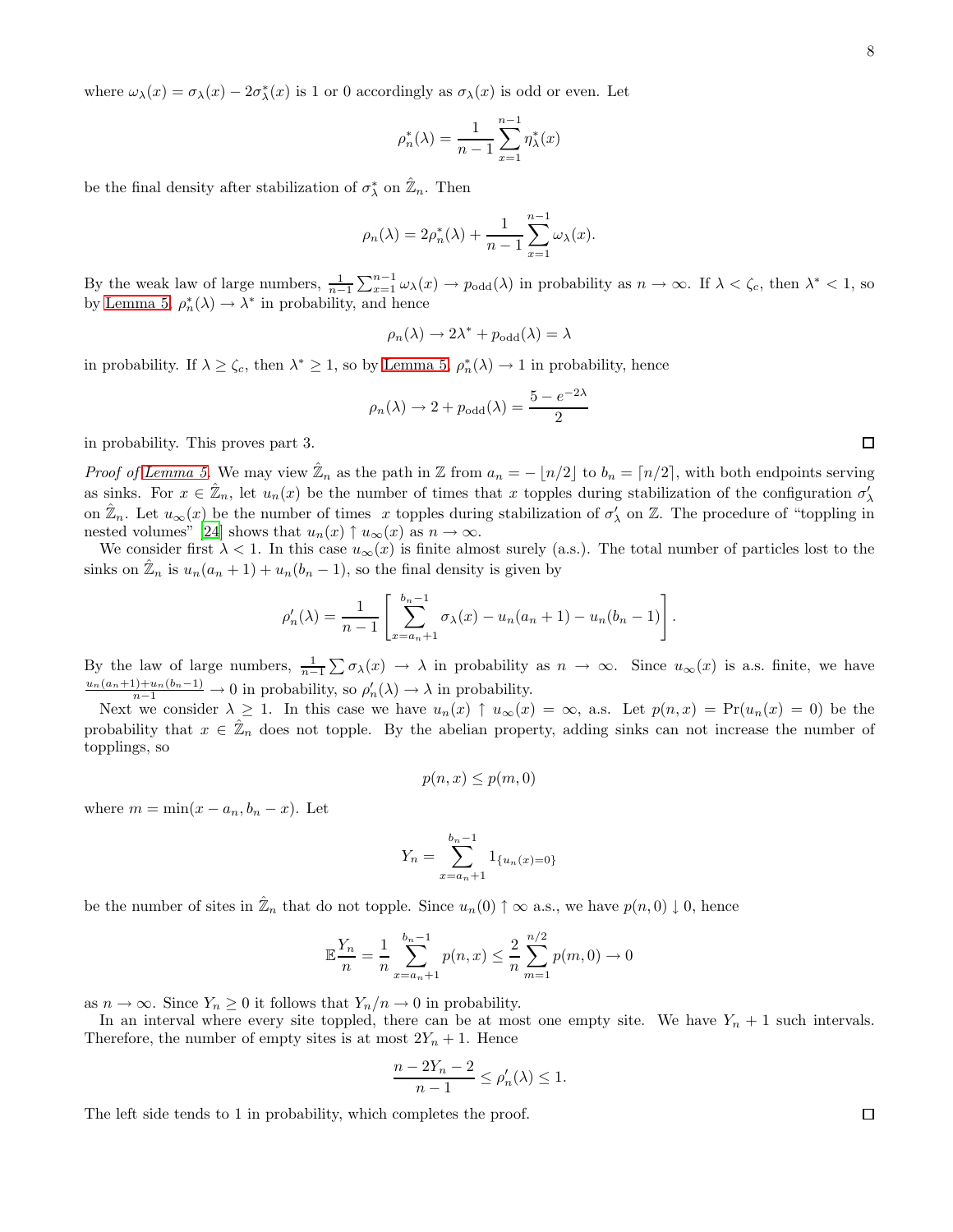### <span id="page-8-0"></span>IV. SANDPILES ON THE COMPLETE GRAPH

Let  $K_n$  be the complete graph on n vertices: every pair of distinct vertices is connected by an edge. In  $\hat{K}_n$ , one vertex is distinguished as the sink. The maximal stable configuration on  $\hat{K}_n$  has density  $n-2$ , while the minimal recurrent configurations have exactly one vertex of each height  $0, 1, \ldots, n-2$ , hence density  $\frac{n-2}{2}$ . The following result shows that the stationary and threshold densities are quite far apart:  $\zeta_s$  is close to the minimal recurrent density, while  $\zeta_c$  is close to the maximal stable density.

### <span id="page-8-2"></span>Theorem 6.

$$
\zeta_s(\hat{K}_n) = \frac{n}{2} + O(\sqrt{n})
$$
  

$$
\zeta_c(K_n) \ge n - O(\sqrt{n \log n}).
$$

The proof uses an expression for the stationary density  $\zeta_s$  in terms of the Tutte polynomial, due to C. Merino López [\[27\]](#page-19-24). Our application will be to the complete graph, but we state Merino López' theorem in full generality. Let  $G = (V, E)$  be a connected undirected graph with n vertices and m edges. Let v be any vertex of G, and write  $\tilde{G}$  for the graph  $G$  with  $v$  distinguished as a sink. Let  $d$  be the degree of  $v$ .

Recall that the Tutte polynomial  $T_G(x, y)$  is defined by

$$
T_G(x,y) = \sum_{A \subseteq E} (x-1)^{c(A)-c(E)} (y-1)^{c(A)+|A|-|V|}
$$

where  $c(A)$  denotes the number of connected components of the spanning subgraph  $(V, A)$ .

**Theorem 7** ([\[27\]](#page-19-24)). The Tutte polynomial  $T_G(x, y)$  evaluated at  $x = 1$  is given by

$$
T_G(1,y) = y^{d-m} \sum_{\sigma} y^{|\sigma|}
$$

where the sum is over all recurrent sandpile configurations  $\sigma$  on  $\hat{G}$ , and  $|\sigma|$  denotes the number of particles in  $\sigma$ .

Differentiating and evaluating at  $y = 1$ , we obtain

<span id="page-8-1"></span>
$$
\frac{d}{dy}T_G(1,y)\Big|_{y=1} = \sum_{\sigma}(d-m+|\sigma|). \tag{3}
$$

Referring to the definition of the Tutte polynomial, we see that  $T<sub>G</sub>(1,1)$  is the number of spanning trees of G, and that the left side of [\(3\)](#page-8-1) is the number of spanning unicyclic subgraphs of G. (In evaluating  $T_G$  at  $x = y = 1$ , we interpret  $0^0$  as 1.) The number of recurrent configurations equals the number of spanning trees of G, so the stationary density  $\zeta_s$  may be expressed as

$$
\zeta_s(\hat{G}) = \frac{1}{nT_G(1,1)} \sum_{\sigma} |\sigma|.
$$

<span id="page-8-3"></span>Combining these expressions yields the following:

#### Corollary 8.

$$
\zeta_s(\hat{G}) = \frac{1}{n} \left( m - d + \frac{u(G)}{\kappa(G)} \right)
$$

where  $\kappa(G)$  is the number of spanning trees of G, and  $u(G)$  is the number of spanning unicyclic subgraphs of G.

Note that  $m - d$  is the minimum number of particles in a recurrent configuration, so the ratio  $u(G)/\kappa(G)$  can be interpreted as the average number of excess particles in a recurrent configuration.

<span id="page-8-4"></span>Everything so far applies to general connected graphs G. The following is specific for the complete graph.

**Theorem 9** (Wright [\[28](#page-19-25)]). The number of spanning unicyclic subgraphs of  $K_n$  is

$$
u(K_n) = \left(\sqrt{\frac{\pi}{8}} + o(1)\right) n^{n - \frac{1}{2}}.
$$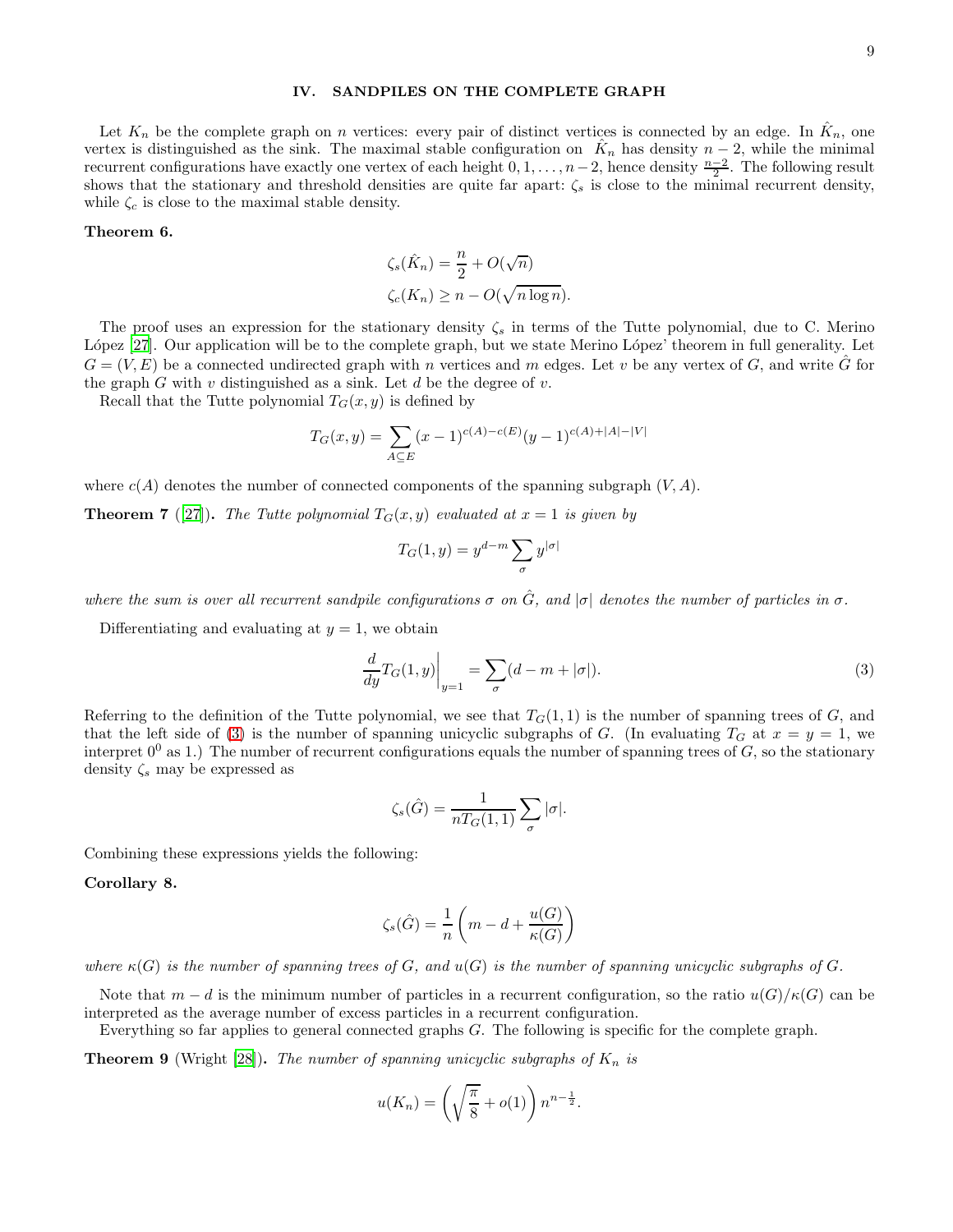*Proof of [Theorem 6.](#page-8-2)* For  $\hat{K}_n$  we have

$$
m-d = \frac{n(n-1)}{2} - (n-1) = \frac{(n-2)(n-1)}{2}.
$$

From [Corollary 8,](#page-8-3) [Theorem 9,](#page-8-4) and Cayley's formula  $\kappa(K_n) = n^{n-2}$ , we obtain

$$
\zeta_s(\hat{K}_n) = \frac{1}{n} \left( \frac{(n-2)(n-1)}{2} + \frac{u(K_n)}{\kappa(K_n)} \right)
$$

$$
= \frac{n}{2} + \left( \sqrt{\frac{\pi}{8}} + o(1) \right) \sqrt{n}.
$$

On the other hand, if we let

$$
\lambda = n - 2\sqrt{n \log n}
$$

and start with  $\sigma(v) \sim \text{Poisson}(\lambda)$  particles at each vertex v of  $K_n$ , then for all v

$$
\Pr[\sigma(v) \ge n] < \frac{1}{n^2}.
$$

So

$$
\Pr[\sigma(v) \ge n \text{ for some } v] < \frac{1}{n};
$$

in other words, with high probability no topplings occur at all. Thus

$$
\Pr\left(\Lambda_c(K_n) \ge n - 2\sqrt{n\log n}\right) > 1 - \frac{1}{n}
$$

which completes the proof.

One might guess that the large gap between  $\zeta_s$  and  $\zeta_c$  is related to the small diameter of  $\hat{K}_n$ : since the sink is adjacent to every vertex, its effect is felt with each and every toppling. This intuition is misleading, however, as shown by the lollipop graph  $\hat{L}_n$  consisting of  $K_n$  connected to a path of length n, with the sink at the far end of the path. Since  $L_n$  has the same number of spanning trees and unicyclic subgraphs as  $K_n$ , we have by [Corollary 8](#page-8-3)

$$
\zeta_s(\hat{L}_n) = \frac{1}{2n} \left( \frac{\overbrace{n(n-1)}^{m}}{2} + n - 1 + \frac{u(L_n)}{\kappa(L_n)} \right) = \frac{n}{4} + O(\sqrt{n}).
$$

On the other hand, by first stabilizing the vertices on the path, close to half of which end up in the sink without reaching the  $K_n$ , it is easy to see that with high probability

$$
\Lambda_c(L_n) \ge \frac{2n}{3} - O(\sqrt{n \log n}).
$$

#### <span id="page-9-0"></span>V. SANDPILES ON THE FLOWER GRAPH

An interesting feature of parallel chip-firing is that further phase transitions appear above the threshold density  $\zeta_c$ . On a finite graph  $G = (V, E)$ , since the time evolution is deterministic, the system will eventually reach a periodic orbit: for some positive integer m, we have  $\eta_{t+m} = \eta_t$  for all sufficiently large t. The activity density,  $\rho_a$ , measures the proportion of vertices that topple in an average time step:

$$
\rho_a(\lambda) = \mathbb{E}_{\lambda} \lim_{t \to \infty} \frac{1}{t} \sum_{s=0}^{t-1} \frac{1}{\# V} \sum_{x \in V} \mathbf{1}_{\{\eta_s(x) \ge d_x\}}.
$$

 $\Box$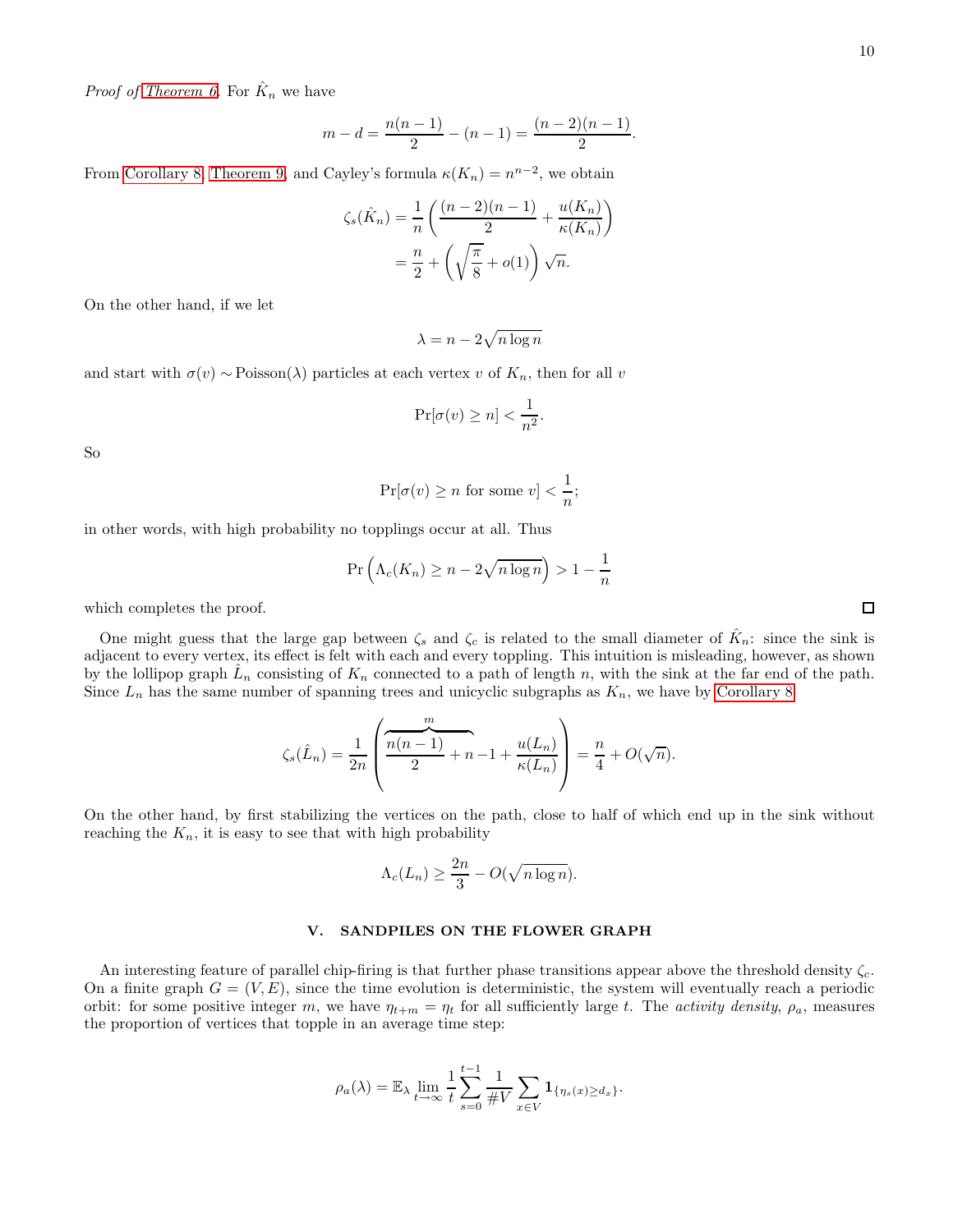<span id="page-10-0"></span>

FIG. 4: The flower graph  $F_{20}$ .

The expectation  $\mathbb{E}_{\lambda}$  refers to the initial state  $\eta_0$ , which we take to be distributed according to the Poisson product measure with mean  $\lambda$ . Note that the limit in the definition of  $\rho_a$  can also be expressed as a finite average, due to the eventual periodicity of the dynamics.

Bagnoli et al. [\[10\]](#page-19-6) observed that  $\rho_a$  tends to increase with  $\lambda$  in a sequence of flat steps punctuated by sudden jumps. This "devil's staircase" phenomenon is so far explained only on the complete graph [\[20](#page-19-16)]: The number of flat stairs increases with n, and in the  $n \to \infty$  limit there is a stair at each rational number height  $\rho_a = p/q$ .

On the cycle  $\mathbb{Z}_n$  [\[29\]](#page-19-26) there are just two jumps: at  $\lambda = 1$ , the activity density jumps from 0 to 1/2, and at  $\lambda = 2$ . from  $1/2$  to 1. For the  $n \times n$  torus, simulations [\[10\]](#page-19-6) indicate a devil's staircase, which is still not completely understood despite much effort [\[30\]](#page-19-27).

In this section we study the "flower" graph, which was designed with parallel chip-firing in mind: the idea is that a graph with only short cycles should give rise to short period orbits under the parallel chip-firing dynamics. We find that there are four activity density jumps [\(Theorem 13\)](#page-12-0). In addition, we determine the stationary and threshold densities of the flower graph, and find a second-order phase transition at  $\zeta_c$  [\(Theorem 14\)](#page-13-0).

The flower graph  $F_n$  consists of a central site together with  $n \geq 1$  petals [\(Figure 4\)](#page-10-0). Each petal consists of two sites connected by an edge, each connected to the central site by an edge. Thus the central site has degree  $2n$ , and all other sites have degree 2. The number of sites is  $2n + 1$ . The graph  $F_n$  is the same, except one petal serves as sink.

Recall that we defined the density of a configuration as the total number of particles, divided by the total number of sites. Since the flower graph is not regular, the central site has a different expected number of particles than the petal sites.

<span id="page-10-1"></span>**Proposition 10.** For parallel chip-firing on the flower graph  $F_n$ , every configuration has eventual period at most 3.

<span id="page-10-2"></span>The proof uses the following two lemmas.

**Lemma 11** ([\[31\]](#page-19-28) Lemma 2.5). If the eventual period is not 1, then after some finite time, every site x has height at  $most 2d_x - 1.$ 

We also use an observation from [\[10](#page-19-6)]; it was stated and proved there for  $\mathbb{Z}^2$ , but the same proof works for general graphs.

**Lemma 12** ([\[10](#page-19-6)]). Let two height configurations  $\eta$  and  $\xi$  be "mirror images" of each other, that is,  $\eta(x) = 2d_x - 1 - \xi(x)$ for all x. Then after performing for each a parallel chip-firing time step, the two configurations are again mirror images of each other.

Proof of [Proposition 10.](#page-10-1) Suppose at time t the model has settled into periodic orbit, and the period is not 1. Then by [Lemma 11,](#page-10-2) at time t every petal site has height at most 3. Say that a petal is in state  $ij$  if it has i particles at one site and j particles at the other site (we do not distinguish between the states ij and ji). A priori there are ten possible petal states, listed below, where each one has two possible successor states, depending on whether or not the central site is stable. If a petal is in state ij, then by  $S(ij)$  we denote the state that it is in after one time step in which the central site does not topple, and likewise by  $U(ij)$  after one time step in which the central site topples.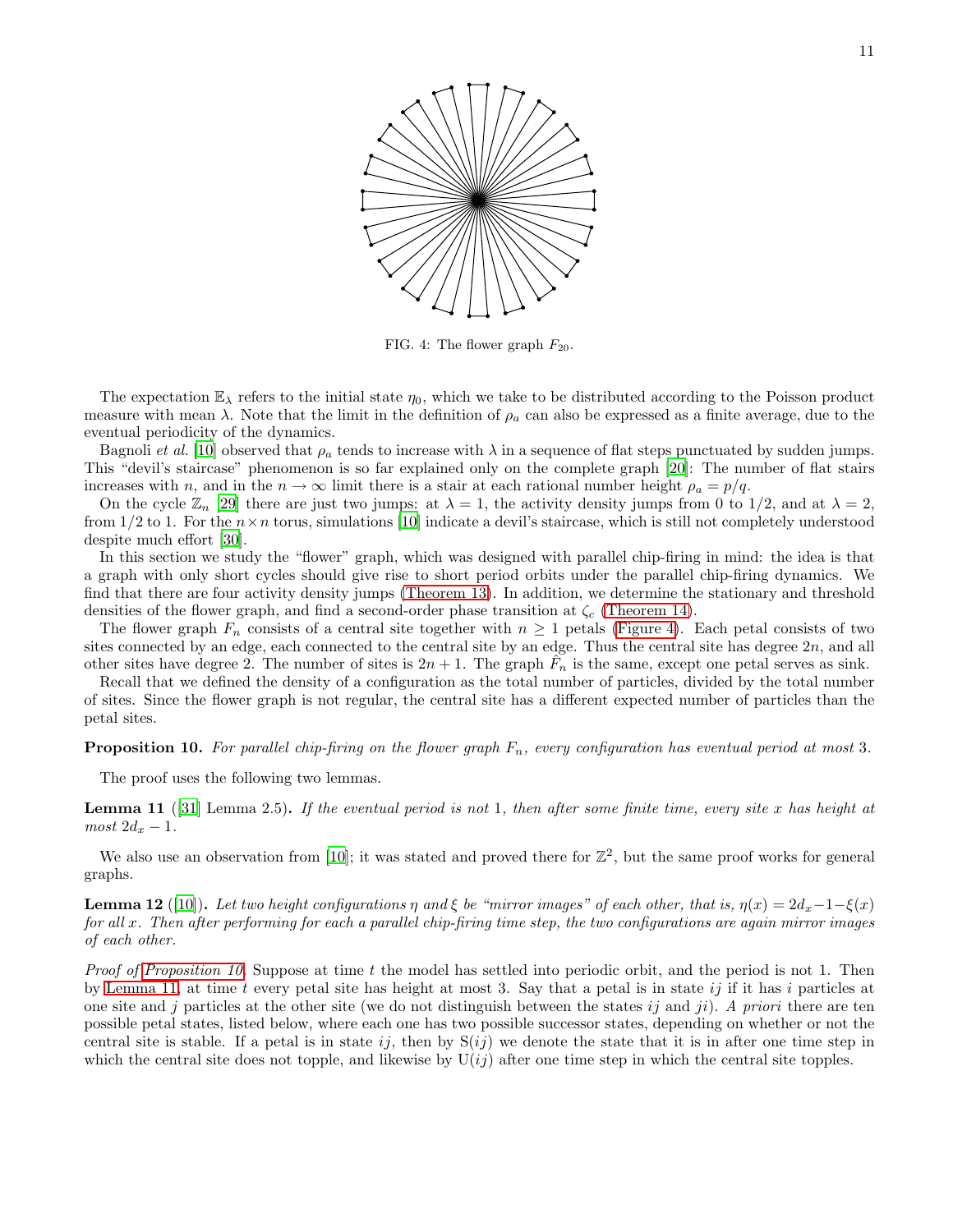|    |    | $U(\text{state})$ |
|----|----|-------------------|
| 00 | 00 | 11                |
| 01 | 01 | 12                |
| 02 | 01 | 12                |
| 03 | 11 | 22                |
| 11 | 11 | 22                |
| 12 | 02 | 13                |
| 13 | 12 | 23                |
| 22 | 11 | 22                |
| 23 | 12 | 23                |
| 33 | 22 | 33                |
|    |    | state S(state)    |

From this we see that a petal will be in state 00 only if the central site is always stable, and consequently each site is always stable, in which case the period is 1. Similarly, petal state 33 only occurs if the central site is unstable each step, in which case each site must be unstable each step, and the period is again 1. State 03 is not a successor of any state of these states, so it will not be a periodic petal state either. Thus the set of allowed periodic petal states is  $\{01, 02, 11, 12, 13, 22, 23\}.$ 

If the central site is stable every other time step, then the possible petal states are  $12 \rightarrow 02 \rightarrow 12$ ,  $22 \rightarrow 11 \rightarrow 22$ , and  $13 \rightarrow 12 \rightarrow 13$ , each of which has period 2. Then the period of the entire configuration is 2.

Thus if the period is larger than 2, the central site must be stable for at least two consecutive time steps, or else unstable for at least two consecutive time steps. We will label a time step S if the central site is stable in that time step, otherwise we label it U. So, if the period is larger than 2 we will see SS or UU in the time evolution. In the latter case, we can study the mirror image, which will have the same period, and for which we will see SS.

Eventually the central site must be unstable again, since otherwise the period would be 1. Therefore, we can examine three time steps labeled SSU. Examining the evolution of the central site together with the petals, we see

| S      | S  | U  |    |
|--------|----|----|----|
| 01,02  | 01 | 01 | 12 |
| 12, 23 | 02 | 01 | 12 |
| 11, 22 | 11 | 11 | 22 |
| 23     | 12 | 02 | 12 |

Whenever we have SSU, during the second and third time steps each petal contributes at most two particles to the central site, while the central site topples, so the central site must again be stable. Thus SSUU cannot occur, and we see SSUS.

There are two cases for what the central site does next. Let us first consider SSUSU.

| S      | S  | $\Box$ | S  | $\Box$ |    |
|--------|----|--------|----|--------|----|
| 01, 02 | 01 | 01     | 12 | 02     | 12 |
| 12, 23 | 02 | 01     | 12 | 02     | 12 |
| 11, 22 | 11 | 11     | 22 | 11     | 22 |
| 23     | 12 | 02     | 12 | 02     | 12 |

During the last two time steps, each petal contributes exactly 2 particles to the central site, and the central site topples once. Thus after two time steps not only the petals, but also the central site is in the same state. Therefore, the period becomes 2.

Next we consider SSUSS. At this stage each petal is in state 01 or 11, so if there were yet another S, the sandpile would be periodic with period 1. So we see SSUSSU, and because SSUU is forbidden, we conclude that we see SSUSSUS.

| S.     | S. | - 11 - | S  | S. | $\mathbf{U}$ | S. |
|--------|----|--------|----|----|--------------|----|
| 01, 02 | 01 | 01     | 12 | 02 | 01           | 12 |
| 12, 23 | 02 | 01     | 12 | 02 | 01.          | 12 |
| 11, 22 | 11 | - 11 - | 22 | 11 | 11           | 22 |
| 23     | 12 | 02     | 12 | 02 | 01.          | 12 |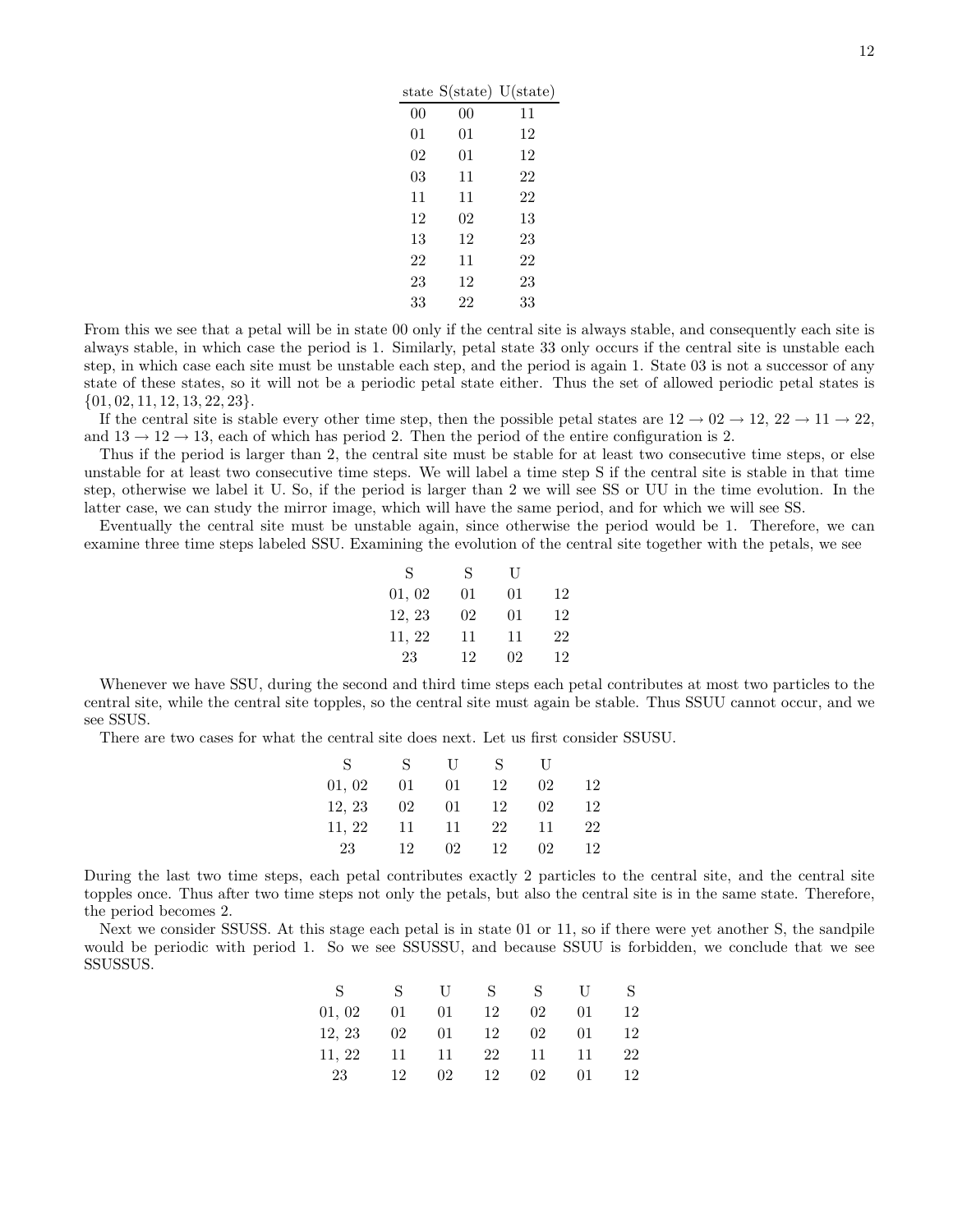At the time of the third S, each petal is in state 12 or 22. Between the third S and the fifth S, each petal contributes exactly two particles to the central site and returns to the same state, while the central site topples once. Thus the configuration is periodic with period 3.  $\Box$ 

<span id="page-12-1"></span>We conclude from the above case analysis that the activity  $\rho_a$  is always one of 0, 1/3, 1/2, 2/3, or 1. Table [III](#page-12-1) summarizes the behavior of the periodic sandpile states for different values of  $\rho_a$ .

|                                 | periodic sandpile states |     |                            |     |     |  |     |  |                                         |
|---------------------------------|--------------------------|-----|----------------------------|-----|-----|--|-----|--|-----------------------------------------|
| activity $\rho_a \mid 0$        |                          | 1/3 |                            | 1/2 |     |  | 2/3 |  |                                         |
| central site $ S S S U S U S U$ |                          |     |                            |     |     |  |     |  |                                         |
|                                 |                          |     |                            |     |     |  |     |  | $ 01 12$ 02 01 12 02 23 12 13 $\geq 22$ |
| etals                           |                          |     | 11 22 11 11 22 11 22 11 22 |     |     |  |     |  |                                         |
|                                 |                          |     |                            | 13  | -12 |  |     |  |                                         |

TABLE III: Behavior of the central site and petals as a function of the activity  $\rho_a$ .

The following theorem shows that parallel chip-firing on the flower graph exhibits four distinct phase transitions where the activity  $\rho_a$  jumps in value: For each  $\alpha \in \{0, \frac{1}{3}, \frac{1}{2}, \frac{2}{3}, 1\}$ , there is a nonvanishing interval of initial densities  $\lambda$  where  $\rho_a = \alpha$  asymptotically almost surely.

<span id="page-12-0"></span>**Theorem 13.** Let  $\zeta_c$  be the unique root of  $\frac{5}{3} + \frac{1}{3}e^{-3\zeta} = \zeta$ , and let  $\zeta_c'$  be the unique positive root of  $\frac{10}{3} - \frac{1}{3}e^{-3\zeta} = \zeta$ . (Numerically,  $\zeta_c = 1.6688976...$  and  $\zeta_c' = 3.3333182...$ ) With probability tending to 1 as  $n \to \infty$ , the activity density  $\rho_a$  of parallel chip-firing on the flower graph  $F_n$  is given by

$$
\rho_a = \begin{cases} 0, & \text{if } 0 \leq \lambda < \zeta_c \\ 1/3, & \text{if } \zeta_c < \lambda < 2 \\ 1/2, & \text{if } 2 < \lambda < 3 \\ 2/3, & \text{if } 3 < \lambda < \zeta_c' \\ 1 & \text{if } \zeta_c' < \lambda. \end{cases}
$$

*Proof.* In a given petal, let X denote the difference modulo 3 of the number of particles on the two sites of the petal. Observe that X is unaffected by toppling. Let Z denote the number of petals for which  $X = 0$ , and R denote the total number of particles, in a given initial configuration. Using Table [III,](#page-12-1) we can relate Z, R, and the activity  $\rho_a$ .

When  $\rho_a = 0$ , we have less than  $2n$  particles at the central site, at most two particles for the Z petals of type  $X = 0$ , and exactly one particle for the other  $n - Z$  petals, so  $0 \le R < 2n + 2Z + (n - Z) = 3n + Z$ .

When  $\rho_a = 1/3$ , by considering the U time step, we have  $R \geq 2n + 2Z + (n - Z) = 3n + Z$ . By considering the preceding S time step, we have  $R < 2n + 2Z + 2(n - Z) = 4n$ .

When  $\rho_a = 1/2$ , by considering the U time step, we have  $R \ge 4n$ , and by considering the S time step, we get  $R < 2n + 4Z + 4(n - Z) = 6n$ .

When  $\rho_a = 2/3$ , by considering the second U step, we have  $R \ge 2n + 4Z + 4(n - Z) = 6n$ . By considering the S time step, we have  $R < 2n + 4Z + 5(n - Z) = 7n - Z$ .

When  $\rho_a = 1$ , we have  $R \ge 2n + 4Z + 5(n - Z) = 7n - Z$ .

Since for given n and  $Z$ , these intervals on the values of R are disjoint, we see that the converse statements hold as well: the values of R and Z determine the activity  $\rho_a$ . We summarize these bounds:

$$
\rho_a = \begin{cases}\n0 & \text{if and only if } 0 \le R < 3n + Z \\
1/3 & \text{if and only if } 3n + Z \le R < 4n \\
1/2 & \text{if and only if } 4n \le R < 6n \\
2/3 & \text{if and only if } 6n \le R < 7n - Z \\
1 & \text{if and only if } 7n - Z \le R.\n\end{cases}
$$

Everything so far holds deterministically; next we use probability to estimate R and Z. By the weak law of large numbers,  $R/n \to 2\lambda$  and  $Z/n \to Pr(X = 0)$  in probability. Thus, to complete the proof it suffices to show

<span id="page-12-2"></span>
$$
\Pr(X=0) = \frac{1}{3}(1 + 2e^{-3\lambda}).\tag{4}
$$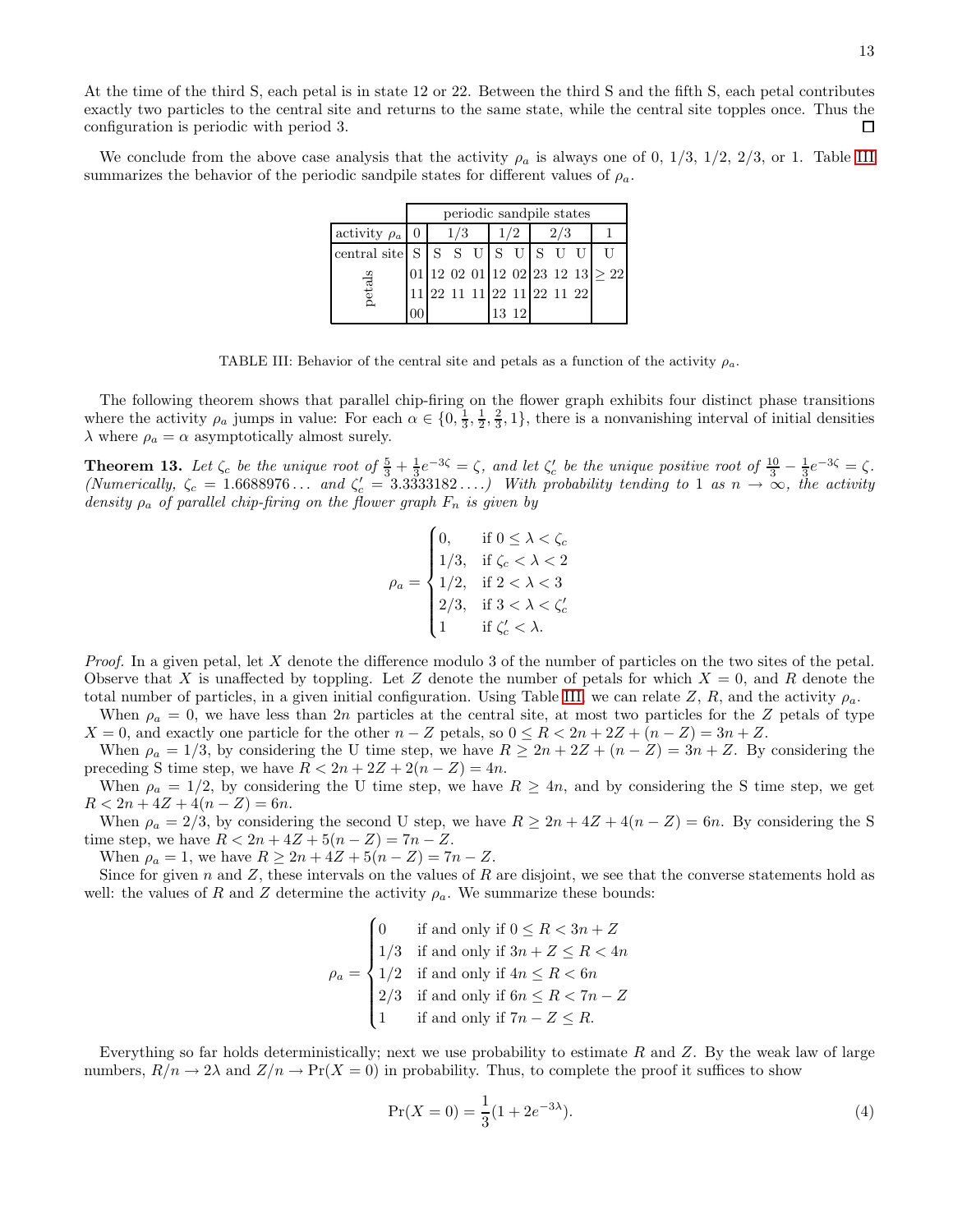

FIG. 5: Density  $\rho(\lambda)$  of the final stable configuration as a function of initial density  $\lambda$  on the flower graph  $\hat{F}_n$  for large n. A second-order phase transition occurs at  $\lambda = \zeta_c$ . Beyond this transition, the density of the driven sandpile decreases with  $\lambda$ . [In [\[1](#page-19-0)], the curve in this figure was correctly graphed, but mislabeled as  $(5 + e^{-\lambda})/3$ .]

We can think of building the initial configuration  $\sigma_{\lambda}$  by starting with the empty configuration and adding particles in continuous time. Then the value of  $X$  for a single petal as particles are added is a continuous time Markov chain on the state space  $\{0, \pm 1\}$  with transitions  $0 \to \pm 1$  at rate 2, and  $\pm 1 \to 0$  and  $\pm 1 \to \pm 1$  each at rate 1. Starting in state 0, after running this chain for time  $\lambda$  we obtain

$$
[\Pr(X=0), \Pr(X \neq 0)] = [1, 0] \exp\left\{\lambda \begin{bmatrix} -2 & 2\\ 1 & -1 \end{bmatrix} \right\}
$$

The eigenvalues of the above matrix are 0 and −3, with corresponding left eigenvectors  $v_1 = [1, 2]$  and  $v_2 = [1, -1]$ .<br>Since  $[1, 0] = \frac{1}{2}v_1 + \frac{2}{5}v_2$ , we obtain (4). Since  $[1, 0] = \frac{1}{3}v_1 + \frac{2}{3}v_2$ , we obtain [\(4\)](#page-12-2).

The following theorem describes a phase transition in the driven sandpile dynamics on the flower graph analogous to [Theorem 4](#page-5-0) for the bracelet graph. We remark on one interesting difference between the two transitions: for  $\lambda > \zeta_c$ , the final density  $\rho(\lambda)$  is increasing in  $\lambda$  for the bracelet, and decreasing in  $\lambda$  for the flower graph.

For  $\lambda > 0$ , let  $\sigma_{\lambda}$  be the configuration with Poisson( $\lambda$ ) particles independently on each site of  $\hat{F}_n$ . Let  $\eta_{\lambda} = (\sigma_{\lambda})^{\circ}$ be the stabilization of  $\sigma_{\lambda}$ , and let

$$
\rho_n(\lambda) = \frac{1}{n-1} \sum_{x=1}^{n-1} \eta_\lambda(x)
$$

<span id="page-13-0"></span>be the final density.

**Theorem 14.** For the flower graph with n petals, in the limit  $n \to \infty$  we have

- 1. The threshold density  $\zeta_c$  is the unique positive root of  $\zeta = \frac{5}{3} + \frac{1}{3}e^{-3\zeta}$ .
- 2. The stationary density  $\zeta_s$  is  $5/3$ .
- 3.  $\rho_n(\lambda) \to \rho(\lambda)$  in probability, where

$$
\rho(\lambda) = \min\left(\lambda, \ \frac{5}{3} + \frac{1}{3}e^{-3\lambda}\right) = \begin{cases} \lambda, & \lambda \le \zeta_c \\ \frac{5}{3} + \frac{1}{3}e^{-3\lambda}, & \lambda > \zeta_c. \end{cases}
$$

Proof. Part 1 follows from [Theorem 13.](#page-12-0)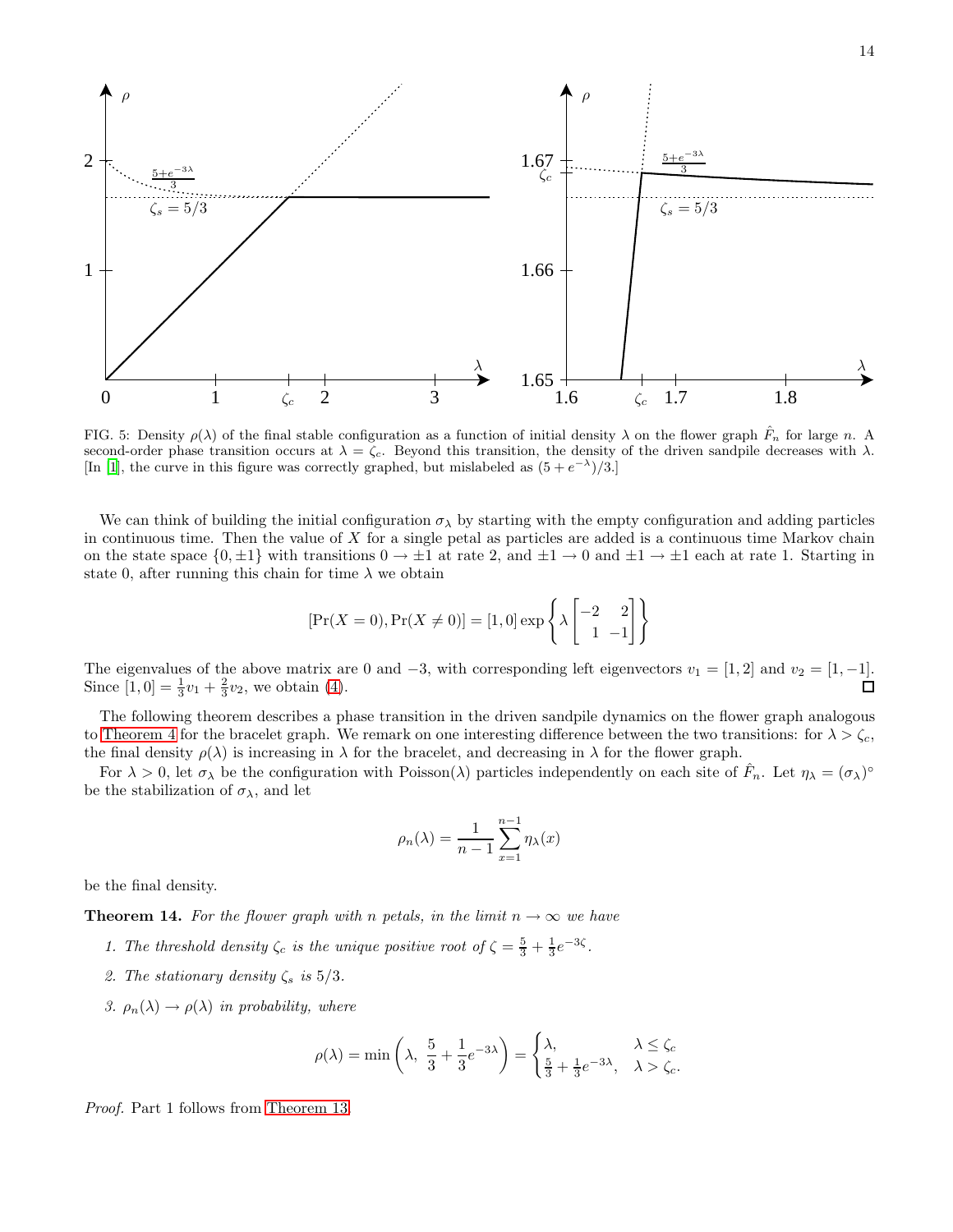For Part 2, we use the burning algorithm. In all recurrent configurations on  $\hat{F}_n$ , the central site has either  $2n-1$ or  $2n-2$  particles. All other sites have at most one particle, and in each petal (except the sink) there is at least one particle. For each petal that is not the sink, there are two possible configurations with 1 particle, and one with 2 particles. Each of these occurs with equal probability in the stationary state, so the expected number of particles in the petals is  $(n-1)(\frac{2}{3}\cdot1+\frac{1}{3}\cdot2)=\frac{4n}{3}+O(1)$  as  $n\to\infty$ . Therefore, the total density is  $\zeta_s=\lim_{n\to\infty}\frac{2n+4n/3}{2n-1}+o(1)=5/3$ .

For part 3, for the driven dissipative sandpile on  $\hat{F}_n$ , we first stabilize all the petals, then topple the center site if it is unstable, then stabilize all the petals, and so on. For each toppling of the center site, the sandpile loses  $O(1)$ particles to the sink. If the center topples at least once, then each petal will be in one of the states 11, 01, or 10, after which the number of particles at the center site is  $R - n - Z + O(1)$ . Recall from the proof of Theorem [13](#page-12-0) that  $R/n \to 2\lambda$  and  $Z/n \to \frac{1}{3}(1+2e^{-3\lambda})$  in probability. Thus if  $\lambda \leq \zeta_c$ , then  $\frac{R-n+1-Z}{2n} \to \lambda - \frac{2}{3} + \frac{1}{3}e^{-3\lambda} \leq 1$  in probability, so the sandpile does not lose a macroscopic amount of sand, and  $\rho_n(\lambda) \to \lambda$  in probability.

If  $\lambda > \zeta_c$ , then the number of particles that remain after stabilization is  $2n + n + Z + O(1)$ . In this case, we have  $\rho_n(\lambda) = \frac{3n+Z}{2n+1} + o(1) \to \frac{5}{3} + \frac{1}{3}e^{-3\lambda}$  in probability.

#### <span id="page-14-0"></span>VI. SANDPILES ON THE CAYLEY TREE

Dhar and Majumdar [\[14\]](#page-19-10) studied the abelian sandpile model on the Cayley tree (also called the Bethe lattice) with branching factor q, which has degree  $q + 1$ . Implicit in their formulation is that they used wired boundary conditions, i.e., where all the vertices of the tree at a certain large distance from a central vertex are glued together and become the sink. (The other common boundary condition is free boundary conditions, where all the vertices at a certain distance from the central vertex become leaves, and one of them becomes the sink. The issue of boundary conditions becomes important for trees, because in any finite subgraph, a constant fraction of vertices are on the boundary. This is in contrast to  $\mathbb{Z}^2$ , where free and wired boundary conditions lead to the same infinite volume limit. See [\[32](#page-19-29)].)

The finite regular wired tree  $T_{q,n}$  is the ball of radius n in the infinite  $(q + 1)$ -regular tree, with all leaves collapsed to a single vertex s. In  $\hat{T}_{q,n}$  the vertex s serves as the sink. Maes, Redig and Saada [\[33](#page-19-30)] show that the stationary measure on recurrent sandpiles on  $\hat{T}_{q,n}$  has an infinite-volume limit, which is a measure on sandpiles on the infinite tree. Denoting this measure by  $Pr_q$ , if h denotes the number of particles at a single site far from the boundary, then we have [\[14\]](#page-19-10)

$$
\Pr_q[h = i] = \frac{1}{(q^2 - 1)q^q} \sum_{m=0}^{i} {q+1 \choose m} (q-1)^{q+1-m}.
$$

From this formula we see that the stationary density is

$$
\zeta_s = \mathbb{E}_q[h] = \frac{q+1}{2}.
$$

For 3-regular, 4-regular, and 5-regular trees, these values are summarized below:



FIG. 6: The Cayley trees (Bethe lattices) of degree  $d = 3, 4, 5$ .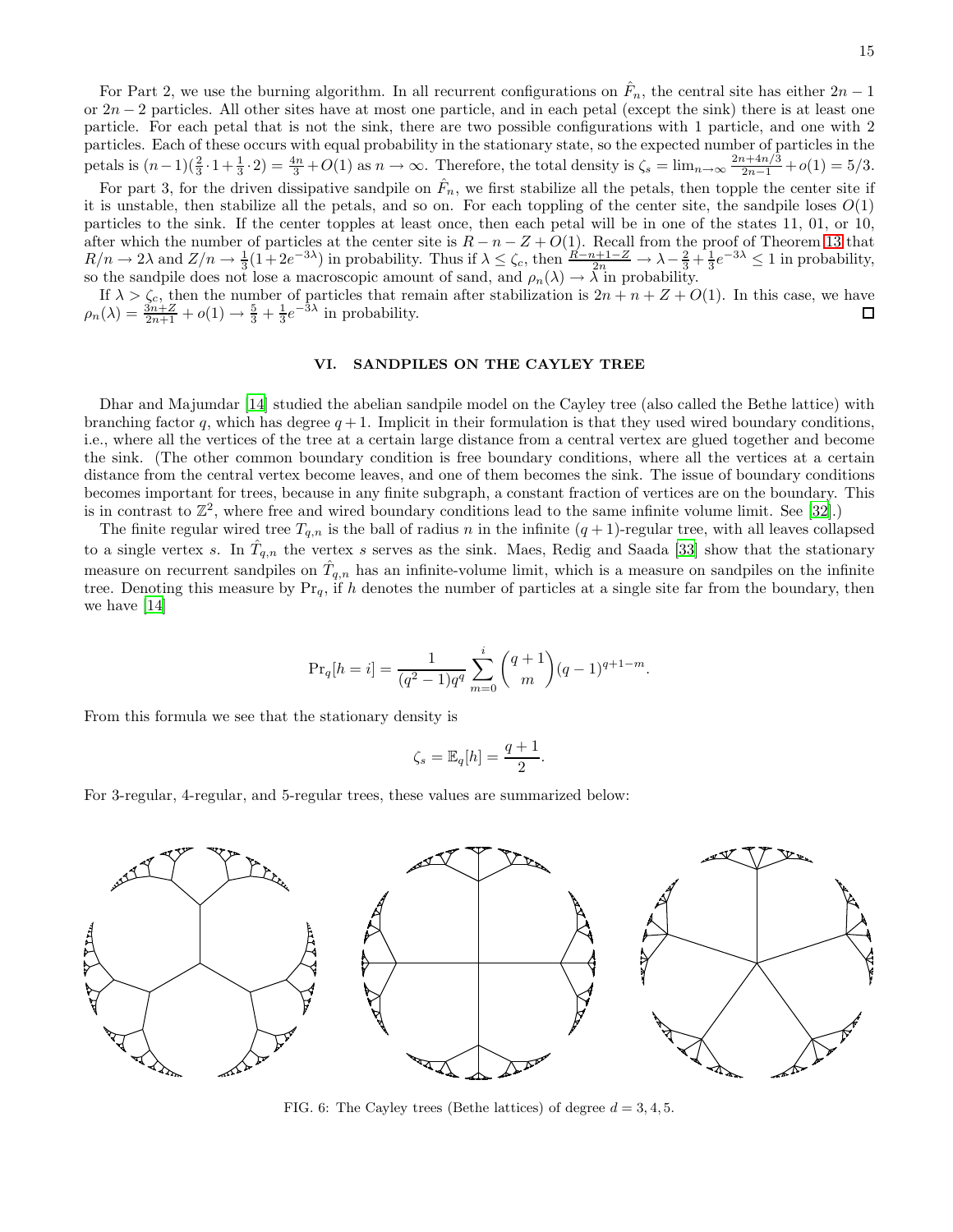| tree   | $\mathbb{E}_q[h]$ |      | distribution of height $h$ of sand |         |       |                                                                  |  |  |  |  |
|--------|-------------------|------|------------------------------------|---------|-------|------------------------------------------------------------------|--|--|--|--|
| degree |                   |      |                                    |         |       | $\Pr_q[h=0]$ $\Pr_q[h=1]$ $\Pr_q[h=2]$ $\Pr_q[h=3]$ $\Pr_q[h=4]$ |  |  |  |  |
| っ      | 3/2               | 1/12 | 4/12                               | 7/12    |       |                                                                  |  |  |  |  |
|        |                   | 2/27 | 2/9                                | 1/3     | 10/27 |                                                                  |  |  |  |  |
| 5      | 5/2               | 1280 | 27/160                             | 153/640 | 21/80 |                                                                  |  |  |  |  |

Large-scale simulations on  $T_{q,n}$  are rather impractical because the vast majority of vertices are near the boundary. Consequently, each simulation run produces only a small amount of usable data from vertices near the center.

To experimentally measure  $\zeta_c$  for the Cayley trees, we generated large random regular graphs  $G_{q,n}$ , and used these as finite approximations of the infinite Cayley tree. We used the following procedure to generate random connected bipartite multigraphs of degree  $q+1$  on n vertices (n even). Let  $M_0$  be the set of edges  $(i, i+1)$  for  $i = 1, 3, 5, \ldots, n-1$ . Then take the union of  $M_0$  with q additional i.i.d. perfect matchings  $M_1, \ldots, M_q$  between odd and even vertices. Each  $M_j$  is chosen uniformly among all odd-even perfect matchings whose union with  $M_0$  is an n-cycle.

Most vertices of  $G_n$  will not be contained in any cycle smaller than  $\log_q n + O(1)$  (see e.g., [\[34\]](#page-19-31)), so these graphs are locally tree-like. For this reason, we believe that as  $n \to \infty$  the threshold density  $\Lambda_c(G_n)$  will be concentrated at the threshold density of the infinite tree.

<span id="page-15-0"></span>Since the choice of multigraph affects the estimate of  $\zeta_c$ , we generated a new independent random multigraph for each trial. The results for random regular graphs of degree 3, 4 and 5 are summarized in Tables [IV,](#page-15-0) [V,](#page-16-0) and [VI.](#page-16-1) We find that for the 5-regular tree, the threshold density is about 2.511 rather than 2.5, for the 4-regular tree the threshold density is very close to but decidedly larger than 2, while for the 3-regular tree the threshold density is extremely close to 1.5, with a discrepancy that we were unable to measure. However, for the 3-regular tree there is a measurable discrepancy (about  $2 \times 10^{-6}$ ) in the probability that a site has no particles.

| $\boldsymbol{n}$ | #samples     | $\mathbb{E}[h]$             | distribution of height $h$ of sand | #topplings |             |                       |
|------------------|--------------|-----------------------------|------------------------------------|------------|-------------|-----------------------|
|                  |              |                             | $Pr[h=0]$                          | $Pr[h=1]$  | $Pr[h = 2]$ | $\div n \log^{1/2} n$ |
| 1048576          |              | 2097152 1.5004315           | 0.0833326                          | 0.332903   | 0.583764    | 1.263145              |
| 2097152          |              | 1048576 1.5003054 0.0833321 |                                    | 0.333031   | 0.583637    | 1.258046              |
| 4194304          |              | 524288 1.5002161 0.0833314  |                                    | 0.333121   | 0.583548    | 1.253092              |
| 8388608          |              | 262144 1.5001528 0.0833311  |                                    | 0.333185   | 0.583484    | 1.247642              |
| 16777216         |              | 13107211.500108110.0833311  |                                    | 0.333230   | 0.583439    | 1.242359              |
| 33554432         |              | 65536 1.5000765 0.0833307   |                                    | 0.333262   | 0.583407    | 1.237317              |
| 67108864         |              | 32768 1.5000540 0.0833307   |                                    | 0.333285   | 0.583385    | 1.232398              |
| 134217728        |              | 16384 1.5000382 0.0833307   |                                    | 0.333300   | 0.583369    | 1.227548              |
| 268435456        |              | 8192 1.5000269 0.0833308    |                                    | 0.333311   | 0.583358    | 1.222371              |
| 536870912        |              | 409611.500019110.0833308    |                                    | 0.333319   | 0.583350    | 1.214431              |
| 1073741824       |              | 2048 1.5000136              | 0.0833307                          | 0.333325   | 0.583344    | 1.212751              |
| $\infty$         | (stationary) | 1.5                         | 0.0833333                          | 0.333333   | 0.583333    |                       |

TABLE IV: Data for the fixed-energy sandpile on a pseudorandom 3-regular graph on n nodes. Each estimate of  $\mathbb{E}[h]$  has standard deviation less than  $7 \cdot 10^{-8}$ , and each estimate of the marginals  $Pr[h = i]$  has standard deviation less than  $3 \cdot 10^{-7}$ . The data for  $\mathbb{E}[h]$  appears to fit  $3/2 + \text{const}/\sqrt{n}$  very well, and extrapolating to  $n \to \infty$  it appears that  $\mathbb{E}[h] \to 1.500000$  to six decimal places. However, apparently  $Pr[h = 0] \rightarrow 0.083331 < 1/12$ .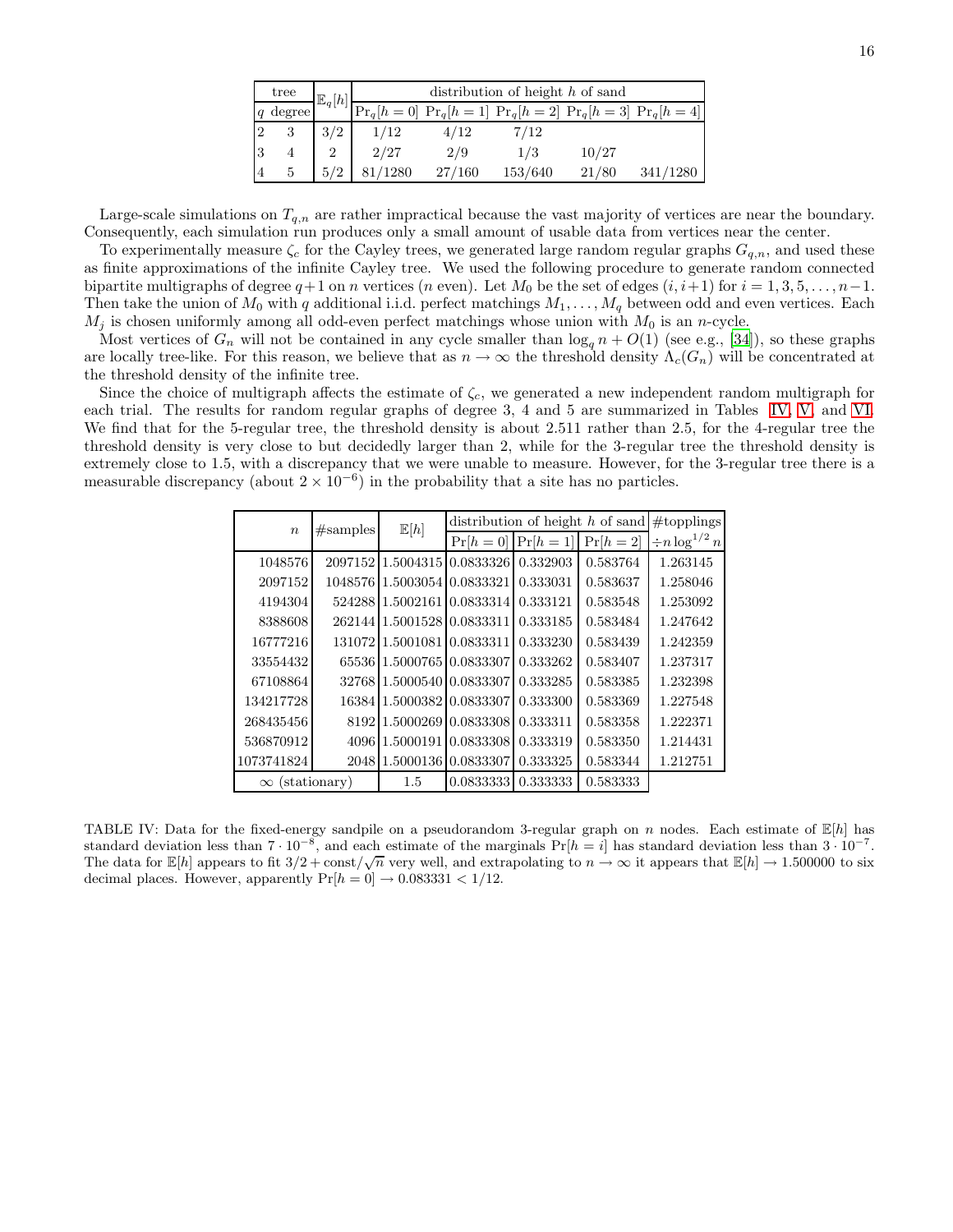<span id="page-16-0"></span>

| $\boldsymbol{n}$      | #samples | $\mathbb{E}[h]$  | distribution of height $h$ of sand | #topplings |             |           |                       |
|-----------------------|----------|------------------|------------------------------------|------------|-------------|-----------|-----------------------|
|                       |          |                  | $Pr[h=0]$                          | $Pr[h=1]$  | $Pr[h = 2]$ | $Pr[h=3]$ | $\div n \log^{1/2} n$ |
| 1048576               |          | 2097152 2.001109 | 0.073884                           | 0.221887   | 0.333466    | 0.370763  | 0.623322              |
| 2097152               |          | 1048576 2.000853 | 0.073881                           | 0.221978   | 0.333547    | 0.370593  | 0.618848              |
| 4194304               |          | 524288 2.000688  | 0.073880                           | 0.222037   | 0.333599    | 0.370484  | 0.620894              |
| 8388608               |          | 262144 2.000584  | 0.073878                           | 0.222075   | 0.333631    | 0.370416  | 0.631324              |
| 16777216              |          | 13107212.0005181 | 0.073877                           | 0.222100   | 0.333651    | 0.370372  | 0.649328              |
| 33554432              |          | 65536 2.000477   | 0.073877                           | 0.222114   | 0.333664    | 0.370345  | 0.670838              |
| 67108864              |          | 32768 2.000451   | 0.073877                           | 0.222123   | 0.333673    | 0.370328  | 0.691040              |
| 134217728             |          | 16384 2.000434   | 0.073876                           | 0.222130   | 0.333678    | 0.370316  | 0.699706              |
| 268435456             |          | 8192 2.000424    | 0.073876                           | 0.222134   | 0.333681    | 0.370310  | 0.695065              |
| 536870912             |          | 4096 2.000417    | 0.073876                           | 0.222136   | 0.333683    | 0.370305  | 0.684507              |
| 1073741824            |          | 2048 2.000413    | 0.073876                           | 0.222138   | 0.333684    | 0.370303  | 0.673061              |
| $\infty$ (stationary) |          | $\overline{2}$   | 0.074074                           | 0.222222   | 0.333333    | 0.370370  |                       |

TABLE V: Data for the fixed-energy sandpile on a pseudorandom 4-regular graph on n nodes. Each estimate of  $\mathbb{E}[h]$  and of the marginals  $Pr[h = i]$  has standard deviation less than  $3 \cdot 10^{-7}$ .

<span id="page-16-1"></span>

| $\boldsymbol{n}$      | #samples | $\mathbb{E}[h]$         | distribution of height $h$ of sand | #topplings                                                  |          |          |          |          |
|-----------------------|----------|-------------------------|------------------------------------|-------------------------------------------------------------|----------|----------|----------|----------|
|                       |          |                         |                                    | $Pr[h = 0]$ $Pr[h = 1]$ $Pr[h = 2]$ $Pr[h = 3]$ $Pr[h = 4]$ |          |          |          | $\div n$ |
| 1048576               |          | 104857612.512106        | 0.062271                           | 0.166547                                                    | 0.237230 | 0.264711 | 0.269242 | 1.666086 |
| 2097152               |          | 524288 2.511947         | 0.062269                           | 0.166579                                                    | 0.237256 | 0.264727 | 0.269169 | 1.666244 |
| 4194304               |          | 262144 2.511847         | 0.062268                           | 0.166599                                                    | 0.237272 | 0.264737 | 0.269123 | 1.666404 |
| 8388608               |          | 131072 2.511781         | 0.062267                           | 0.166613                                                    | 0.237283 | 0.264743 | 0.269093 | 1.666589 |
| 16777216              |          | 6553612.51174310.062267 |                                    | 0.166621                                                    | 0.237289 | 0.264748 | 0.269075 | 1.667322 |
| 33554432              |          | 65536 2.511716          | 0.062267                           | 0.166627                                                    | 0.237293 | 0.264750 | 0.269063 | 1.668196 |
| 67108864              |          | 3276812.5117001         | 0.062267                           | 0.166630                                                    | 0.237296 | 0.264752 | 0.269056 | 1.669392 |
| 134217728             |          | 16384 2.511689          | 0.062267                           | 0.166632                                                    | 0.237297 | 0.264755 | 0.269050 | 1.671613 |
| 268435456             |          | 8192 2.511683 0.062266  |                                    | 0.166634                                                    | 0.237299 | 0.264753 | 0.269048 | 1.675479 |
| 536870912             |          | 4096 2.511680           | 0.062267                           | 0.166633                                                    | 0.237300 | 0.264755 | 0.269045 | 1.677092 |
| 1073741824            |          | 204812.511677           | 0.062266                           | 0.166634                                                    | 0.237300 | 0.264755 | 0.269044 | 1.688093 |
| $\infty$ (stationary) |          | 2.5                     | 0.063281                           | 0.168750                                                    | 0.239063 | 0.262500 | 0.266406 |          |

TABLE VI: Data for the fixed-energy sandpile on a pseudorandom 5-regular graph on  $n$  nodes. Each estimate of  $\mathbb{E}[h]$  and of the marginals  $Pr[h = i]$  has standard deviation less than  $2 \cdot 10^{-6}$ .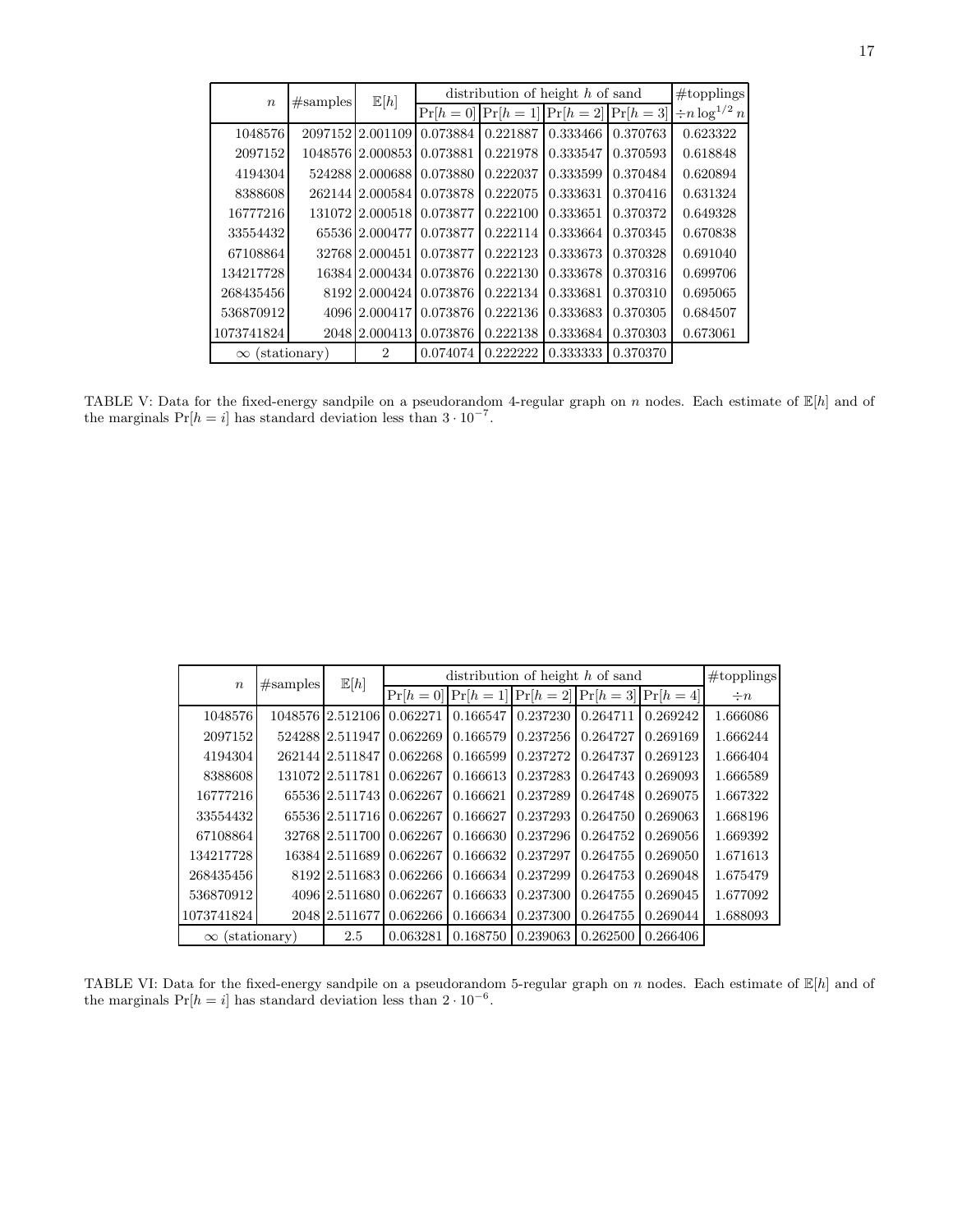#### <span id="page-17-0"></span>VII. SANDPILES ON THE LADDER GRAPH

The examples in previous sections suggest that the density conjecture can fail for (at least) two distinct reasons: local toppling invariants, and boundary effects. A *toppling invariant* for a graph  $G$  is a function  $f$  defined on sandpile configurations on G which is unchanged by performing topplings; that is

$$
f(\sigma) = f(\sigma + \Delta_x)
$$

for any sandpile  $\sigma$  and any column vector  $\Delta_x$  of the Laplacian of G. Examples we have seen are

$$
f(\sigma) = \sigma(x) \bmod 2
$$

where x is any vertex of the bracelet graph  $B_n$ ; and

$$
f(\sigma) = \sigma(x_1) - \sigma(x_2) \bmod 3
$$

where  $x_1, x_2$  are the two vertices comprising any petal on the flower graph  $F_n$ . Both of these toppling invariants are *local* in the sense that they depend only on a bounded number of vertices as  $n \to \infty$ .

The Cayley tree has no local toppling invariants, but the large number of sinks, comparable to the total number of vertices, produce a large boundary effect. The density conjecture fails even more dramatically on the complete graph [\(Theorem 6\)](#page-8-2). One might guess that this is due to the high degree of interconnectedness, which causes boundary effects from the sink to persist as  $n \to \infty$ . A good candidate for a graph G satisfying the density conjecture, then, should have

- no local toppling invariants,
- most vertices far from the sink.

The best candidate graphs G should be essentially one-dimensional, so that the sink is well insulated from the bulk of the graph, keeping boundary effects to a minimum. Indeed, the only graph known to satisfy the density conjecture is the infinite path Z.

Járai and Lyons [\[15](#page-19-11)] study sandpiles on graphs of the form  $G \times P_n$ , where G is a finite connected graph and  $P_n$  is the path of length  $n$ , with the endpoints serving as sinks. The simplest such graphs that are not paths are obtained when  $G = P_1$  has two vertices and one edge. These graphs are a good candidate for  $\zeta_c = \zeta_s$ , for the reasons described above. Nevertheless, we find that while  $\zeta_c$  and  $\zeta_s$  are very close, they appear to be different.

First we calculate  $\zeta_s$ . Jarai and Lyons [\[15,](#page-19-11) section 5] define recurrent configurations as Markov chains on the state space

$$
X = \left\{ (3,3), (3,2), (2,3), (3,1), (1,3), \overline{(3,2)}, \overline{(2,3)} \right\}
$$

describing the possible transitions from one rung of the ladder to the next. States  $(i, j)$  and  $(i, j)$  both represent rungs whose left vertex has  $i - 1$  particles and whose right vertex has  $j - 1$  particles. The distinction between states  $(3, 2)$  and  $(3, 2)$  lies only in which transitions are allowed. The adjacency matrix describing the allowable transitions is given by

$$
A = \begin{pmatrix} 1 & 1 & 1 & 1 & 1 & 0 & 0 \\ 1 & 1 & 1 & 1 & 1 & 0 & 0 \\ 1 & 1 & 1 & 1 & 1 & 0 & 0 \\ 1 & 0 & 0 & 0 & 0 & 1 & 0 \\ 1 & 0 & 0 & 0 & 0 & 0 & 1 \\ 1 & 0 & 0 & 0 & 0 & 1 & 0 \\ 1 & 0 & 0 & 0 & 0 & 0 & 1 \end{pmatrix}
$$

.



FIG. 7: The ladder graph.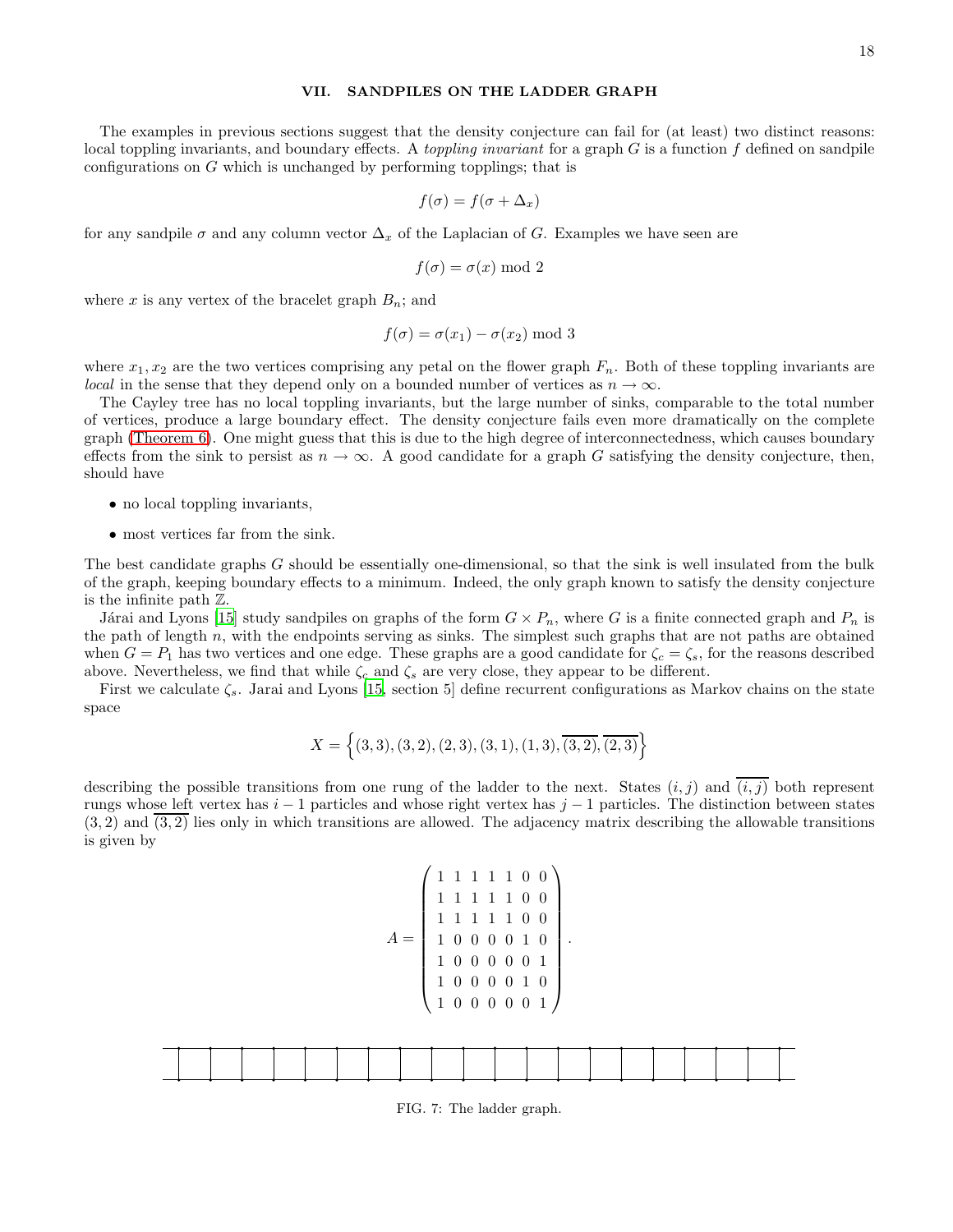<span id="page-18-0"></span>

| $\boldsymbol{n}$ | #samples              | $\mathbb{E}[h]$ |           | distribution of height h of sand |             |                |  |  |
|------------------|-----------------------|-----------------|-----------|----------------------------------|-------------|----------------|--|--|
|                  |                       |                 | $Pr[h=0]$ | $Pr[h=1]$                        | $Pr[h = 2]$ | $\div n^{5/2}$ |  |  |
| 256              | 4194304 1.60567       |                 | 0.07695   | 0.24043                          | 0.68262     | 0.094773       |  |  |
| 512              | 2097152               | 1.60693         | 0.07656   | 0.23996                          | 0.68349     | 0.095366       |  |  |
| 1024             | 1048576               | 1.60757         | 0.07636   | 0.23970                          | 0.68393     | 0.095864       |  |  |
| 2048             | 524288                | 1.60788         | 0.07626   | 0.23960                          | 0.68414     | 0.096316       |  |  |
| 4096             | 262144                | 1.60805         | 0.07621   | 0.23952                          | 0.68426     | 0.096545       |  |  |
| 8192             | 131072                | 1.60814         | 0.07618   | 0.23950                          | 0.68432     | 0.096753       |  |  |
| 16384            | 65536                 | 1.60816         | 0.07618   | 0.23949                          | 0.68434     | 0.097113       |  |  |
| 32768            | 32768                 | 1.60818         | 0.07617   | 0.23948                          | 0.68435     | 0.096944       |  |  |
| 65536            | 16384                 | 1.60820         | 0.07616   | 0.23948                          | 0.68436     | 0.097342       |  |  |
| 131072           | 8192                  | 1.60820         | 0.07617   | 0.23946                          | 0.68437     | 0.097648       |  |  |
| 262144           | 4096                  | 1.60821         | 0.07615   | 0.23949                          | 0.68436     | 0.096158       |  |  |
|                  | $\infty$ (stationary) | 1.60566         | 0.07735   | 0.23964                          | 0.68301     |                |  |  |

TABLE VII: Data for the fixed-energy sandpile on  $2 \times n$  ladder graphs. Each estimate of  $\mathbb{E}[h]$  and of the marginals  $Pr[h = i]$ has a standard deviation smaller than  $10^{-5}$ . To four decimal places, the threshold density  $\zeta_c$  equals 1.6082, which exceeds the stationary density  $\zeta_s = 7/4 - \sqrt{3}/12 = 1.6057$ . The total number of topplings appears to scale as  $n^{5/2}$ .

Its largest eigenvalue is  $2 + \sqrt{3}$ , and the corresponding left and right eigenvectors are

$$
u = (1 + \sqrt{3}, 1 + \sqrt{3}, 1 + \sqrt{3}, 1, 1, 1, 1)
$$
  

$$
v = (3 + \sqrt{3}, 1 + \sqrt{3}, 1 + \sqrt{3}, 1 + \sqrt{3}, 1 + \sqrt{3}, 1, 1)^T
$$

By the Parry formula [\[35\]](#page-19-32), the stationary probabilities are given by  $p(i) = u_i v_i / Z$ , where Z is a normalizing constant. So

$$
p(3,3) = (1 + \sqrt{3})(3 + \sqrt{3})/Z
$$

$$
p(2,3) = p(3,2) = (1 + \sqrt{3})^2/Z
$$

$$
p(1,3) = p(3,1) = (1 + \sqrt{3})/Z
$$

$$
p(2,3) = p(3,2) = 1/Z
$$

where

$$
Z = (1 + \sqrt{3})(3 + \sqrt{3}) + 2(1 + \sqrt{3})^2 + 2(1 + \sqrt{3}) + 2.
$$

Thus we find that for the ladder graph in stationarity, the number  $h$  of particles at a site satisfies

$$
\Pr[h = 0] = -\frac{1}{2} + \frac{\sqrt{3}}{3} = 0.0773503...
$$
  
\n
$$
\Pr[h = 1] = \frac{5}{4} - \frac{7\sqrt{3}}{12} = 0.2396370...
$$
  
\n
$$
\Pr[h = 2] = \frac{1}{4} + \frac{\sqrt{3}}{4} = 0.6830127...
$$
  
\n
$$
\zeta_s = \mathbb{E}[h] = \frac{7}{4} - \frac{\sqrt{3}}{12} = 1.60566243...
$$

In contrast, the threshold density for ladders appears to be about 1.6082. Table [VII](#page-18-0) summarizes simulation data on finite  $2 \times n$  ladders.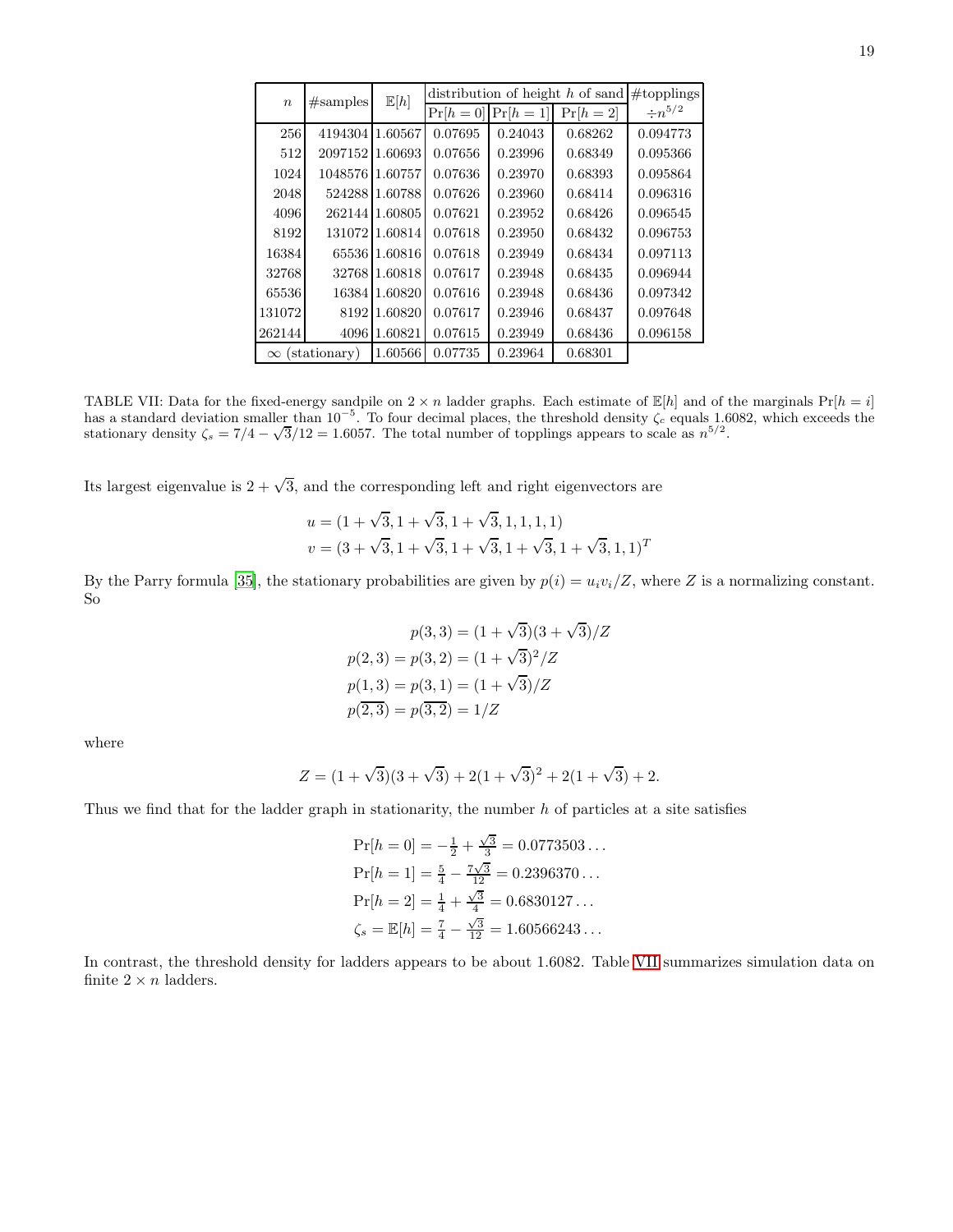#### VIII. CONCLUSIONS

We have rigorously demonstrated that Conjecture [3](#page-4-2) does not hold for the abelian sandpile model, so that the conclusions of [\[6](#page-19-2)], "FES are shown to exhibit an absorbing state transition with critical properties coinciding with those of the corresponding sandpile model", deserve to be re-evaluated.

In some recent papers such as [\[36\]](#page-19-33), the DMVZ paradigm is explicitly restricted to stochastic models. In other recent papers [\[37,](#page-20-0) [38](#page-20-1)] it is claimed to apply both to stochastic and deterministic sandpiles, although these papers focus on stochastic sandpiles, for the reason that deterministic sandpiles are said to belong to a different universality class. While our results refute the density conjecture for deterministic sandpiles, the validity of the density conjecture for stochastic sandpiles remains an intriguing open question.

An interesting possibility for further research is to examine initial conditions other than a Poisson( $\zeta$ ) number of particles independently at each site. As Grassberger and Manna observed [\[8](#page-19-4)], the value of the FES threshold density depends on the choice of initial condition. One might consider a more general version of FES, namely adding independent Poisson(( $\zeta - \zeta_0$ )) numbers of particles to a "background" configuration  $\tau$  of density  $\zeta_0$  already present. For example, taking  $\tau$  to be the deterministic configuration on  $\mathbb{Z}^d$  of  $2d-2$  particles everywhere, by [\[25](#page-19-20), Prop 1.4] we obtain a threshold density of  $\zeta_c = 2d - 2$ . Many interesting questions present themselves: for instance, for which background does  $\zeta_c$  take the smallest value, and for which backgrounds do we obtain  $\zeta_c = \zeta_s$ ? It would also be interesting to replicate the phase transition for driven sandpiles (see Theorems [4](#page-5-0) and [14\)](#page-13-0) for different backgrounds.

- <span id="page-19-0"></span>[1] A. Fey, L. Levine, and D. B. Wilson, Phys. Rev. Lett. 104, 145703 (2010), [arXiv:0912.3206.](http://arxiv.org/abs/0912.3206)
- <span id="page-19-1"></span>[2] R. Dickman, A. Vespignani, and S. Zapperi, Phys. Rev. E 57, 5095 (1998), [cond-mat/9712115.](http://arxiv.org/abs/cond-mat/9712115)
- <span id="page-19-22"></span>[3] A. Vespignani, R. Dickman, M. A. Muñoz, and S. Zapperi, Phys. Rev. Lett.  $81$ , 5676 (1998), [cond-mat/9806249.](http://arxiv.org/abs/cond-mat/9806249)
- [4] R. Dickman, M. Muñoz, A. Vespignani, and S. Zapperi, Braz. J. Phys. 30, 27 (2000), [cond-mat/9910454.](http://arxiv.org/abs/cond-mat/9910454)
- <span id="page-19-21"></span>[5] A. Vespignani, R. Dickman, M. A. Muñoz, and S. Zapperi, Phys. Rev. E  $62$ ,  $4564$  (2000).
- <span id="page-19-2"></span>[6] M. A. Muñoz, R. Dickman, R. Pastor-Satorras, A. Vespignani, and S. Zapperi, in Proc. 6th Granada Sem. on Comput. Physics (2001), [cond-mat/0011447.](http://arxiv.org/abs/cond-mat/0011447)
- <span id="page-19-3"></span>[7] P. Bak, C. Tang, and K. Wiesenfeld, Phys. Rev. Lett. 59, 381 (1987).
- <span id="page-19-4"></span>[8] P. Grassberger and S. S. Manna, J. Phys. France 51, 1077 (1990).
- <span id="page-19-5"></span>[9] M. De Menech, A. L. Stella, and C. Tebaldi, Phys. Rev. E 58, R2677 (1998), [cond-mat/9805045.](http://arxiv.org/abs/cond-mat/9805045)
- <span id="page-19-6"></span>[10] F. Bagnoli, F. Cecconi, A. Flammini, and A. Vespignani, Europhysics Letters 63, 512 (2003), [cond-mat/0207674.](http://arxiv.org/abs/cond-mat/0207674)
- <span id="page-19-7"></span>[11] O. Peters and G. Pruessner, Phys. Rev. E **73**, 025106R (2006).
- <span id="page-19-8"></span>[12] O. Peters and G. Pruessner (2009), [cond-mat/0912.2305.](http://arxiv.org/abs/cond-mat/0912.2305)
- <span id="page-19-9"></span>[13] M. Jeng, G. Piroux, and P. Ruelle, J. Stat. Mech. p. P10015 (2006), [cond-mat/0609284.](http://arxiv.org/abs/cond-mat/0609284)
- <span id="page-19-10"></span>[14] D. Dhar and S. N. Majumdar, J. Phys. A **23**, 4333 (1990).
- <span id="page-19-11"></span>[15] A. A. Járai and R. Lyons, Markov Process. Related Fields 13, 493 (2007), [arXiv:0704.2913.](http://arxiv.org/abs/0704.2913)
- <span id="page-19-12"></span>[16] D. Dhar, Phys. Rev. Lett. 64, 1613 (1990).
- <span id="page-19-13"></span>[17] S. R. Athreya and A. A. Járai, Comm. Math. Phys. 249, 197 (2004).
- <span id="page-19-14"></span>[18] S. N. Majumdar and D. Dhar, J. Phys. A 24, L357 (1991).
- <span id="page-19-15"></span>[19] V. B. Priezzhev, J. Stat. Phys. 74, 955 (1994).
- <span id="page-19-16"></span>[20] L. Levine, Ergodic Theory Dynamical Systems (2010), to appear. [arXiv:0811.2800.](http://arxiv.org/abs/0811.2800)
- $[21]$  A. Björner, L. Lovász, and P. Shor, European J. Combin. **12**, 283 (1991).
- <span id="page-19-17"></span>[22] J. Bitar and E. Goles, Theoretical Comp. Sci. 92, 291 (1992).
- <span id="page-19-18"></span>[23] G. Tardos, SIAM J. Discrete Math. 1, 397 (1988).
- <span id="page-19-19"></span>[24] A. Fey-den Boer, R. Meester, and F. Redig, Ann. Probab. 37, 654 (2009), [arXiv:0710.0939.](http://arxiv.org/abs/0710.0939)
- <span id="page-19-20"></span>[25] A. Fey, L. Levine, and Y. Peres, J. Stat. Phys. 138, 143 (2010), [arXiv:0901.3805.](http://arxiv.org/abs/0901.3805)
- <span id="page-19-23"></span>[26] F. Redig, Les Houches lecture notes (2005).
- <span id="page-19-24"></span>[27] C. Merino López, Ann. Combin. 1, 253 (1997).
- <span id="page-19-25"></span>[28] E. M. Wright, J. Graph Theory 1, 317 (1977).
- <span id="page-19-26"></span>[29] L. Dall'Asta, Phys. Rev. Lett. 96 (2006), [cond-mat/0601267.](http://arxiv.org/abs/cond-mat/0601267)
- <span id="page-19-27"></span>[30] M. Casartelli, L. Dall'Asta, A. Vezzani, and P. Vivo, European Phys. J. B 52, 91 (2006), [cond-mat/0502208.](http://arxiv.org/abs/cond-mat/0502208)
- <span id="page-19-28"></span>[31] E. Prisner, Complex Systems 8, 367 (1994).
- <span id="page-19-29"></span>[32] R. Lyons and Y. Peres, *Probability on Trees and Networks* (Cambridge University Press, 2010), in preparation. Available at <http://mypage.iu.edu/~rdlyons/prbtree/prbtree.html>.
- <span id="page-19-30"></span>[33] C. Maes, F. Redig, and E. Saada, Ann. Probab. 30, 2081 (2002), [math.ph/0101005.](http://arxiv.org/abs/math.ph/0101005)
- <span id="page-19-31"></span>[34] B. Bollobás, *Extremal graph theory with emphasis on probabilistic methods*, vol. 62 of *CBMS Regional Conference Series* in Mathematics (Published for the Conference Board of the Mathematical Sciences, Washington, DC, 1986).
- <span id="page-19-32"></span>[35] W. Parry, Trans. Amer. Math. Soc. 112, 55 (1964).
- <span id="page-19-33"></span>[36] J. A. Bonachela and M. A. Muñoz, Phys. Rev. E 78, 041102 (2008), [arXiv:0806.4079.](http://arxiv.org/abs/0806.4079)